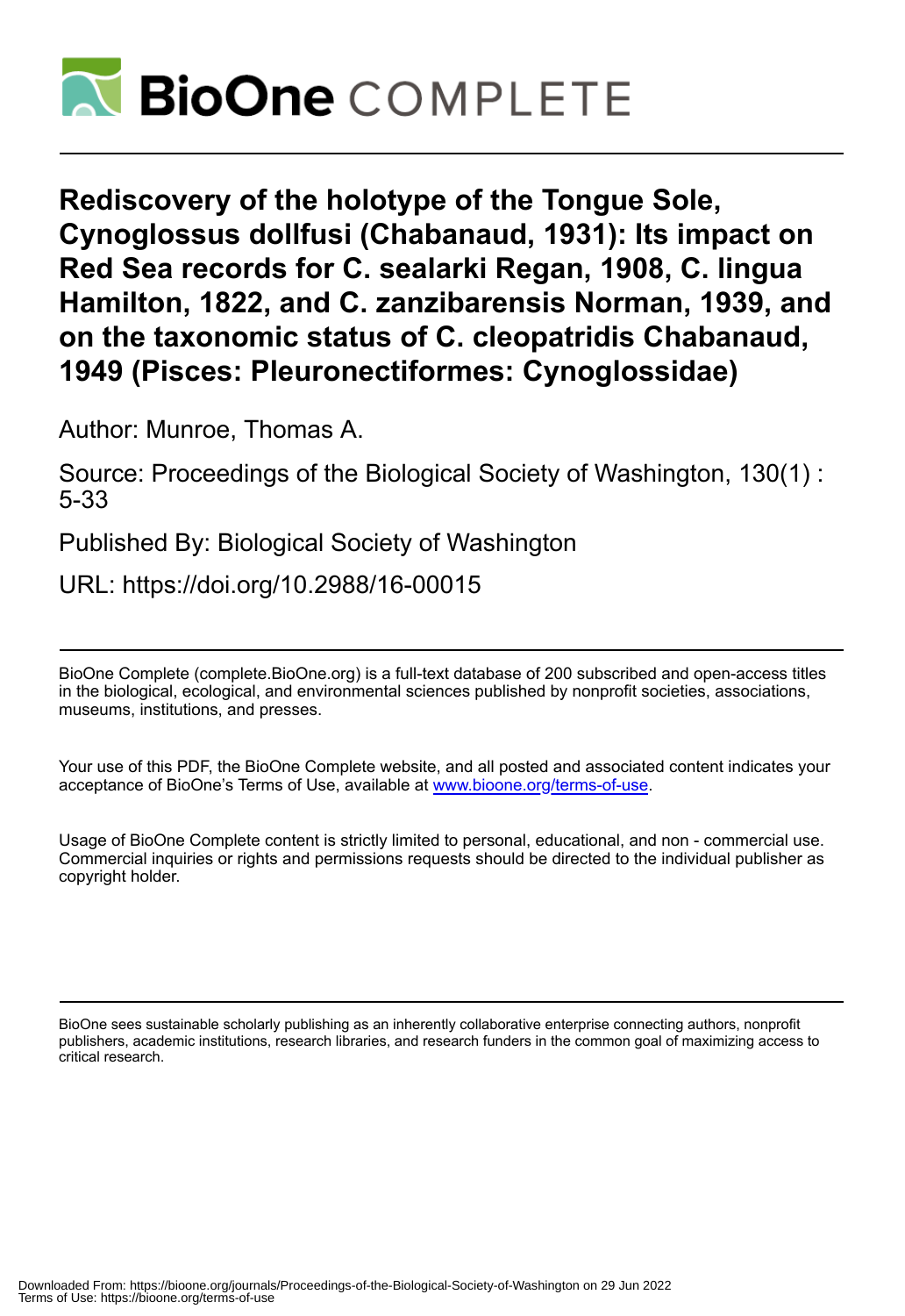# Rediscovery of the holotype of the Tongue Sole, Cynoglossus dollfusi (Chabanaud, 1931): Its impact on Red Sea records for C. sealarki Regan, 1908, C. lingua Hamilton, 1822, and C. zanzibarensis Norman, 1939, and on the taxonomic status of C. cleopatridis Chabanaud, 1949 (Pisces: Pleuronectiformes: Cynoglossidae)

Thomas A. Munroe

(TAM) National Systematics Laboratory, NOAA/NMFS/OS&T, National Museum of Natural History, PO Box 37012, NHB, MRC–153, Smithsonian Institution, Washington, D.C. 20560, U.S.A., email: munroet@si.edu

Abstract.—Considerable confusion has surrounded the identity of the nominal species, Paraplagusia dollfusi Chabanaud, 1931, known only from two specimens: the holotype, collected in Gulf of Suez, Red Sea, and a second, non-type specimen (reported with the trinomial *Cynoglossus (Trulla) dollfusi*) captured in the Suez Canal, Red Sea. No catalogue number, illustration or photograph of the type specimen accompanied the original description, which also lacked critical information to confidently assign this species to a genus or to diagnose it from previously described tongue soles possessing similar attributes. Both the type and non-type specimen have been reported as lost for over 40 yr, further confounding attempts to resolve questions regarding the identity and status of this nominal species. During its history, C. dollfusi has been considered as a junior subjective synonym of C. sealarki Regan, 1908, a senior subjective synonym of C. cleopatridis Chabanaud, 1949, and has been misidentified as C. zanzibarensis Norman, 1939. The trinomial, Cynoglossus (Trulla) dollfusi, has also been considered as a second nominal species. Recently, specimens currently curated in the same jar in the fish collection of the Muséum National d'Histoire Naturelle (Paris) and identified as C. zanzibarensis collected in the Red Sea were determined to be the missing holotype of *P. dollfusi* Chabanaud, 1931 and the second-known specimen of C. dollfusi. Their sizes, as well as their meristic and morphometric features, agree with those provided in the original description of the holotype of C. dollfusi and for those in the account of the second specimen. Rediscovery of the holotype confirms the validity of this species. Based on the holotype and non-type specimen and information from the literature, C. *dollfusi* is redescribed and diagnosed from other Indo-West Pacific species of the genus. Information from these two specimens also provides the necessary data to resolve historical problems regarding the identity and taxonomic placement of this species. Additionally, this new information resolves Red Sea distributional records for three other species of Cynoglossus. Conclusions from the present study indicate: a) Chabanaud erred in placing his nominal species dollfusi in the genus Paraplagusia. New data allow confident assignment of this species to Cynoglossus. b) The hypothesis that two nominal species are represented by the names P. dollfusi and Cynoglossus (Trulla) dollfusi is unsupported. Cynoglossus (Trulla) dollfusi is a new combination reflecting transfer of dollfusi from Paraplagusia to Cynoglossus. c) The hypothesis that C. dollfusi (Chabanaud, 1931) is a junior subjective synonym of C. sealarki is not supported by the data. These two species differ significantly to warrant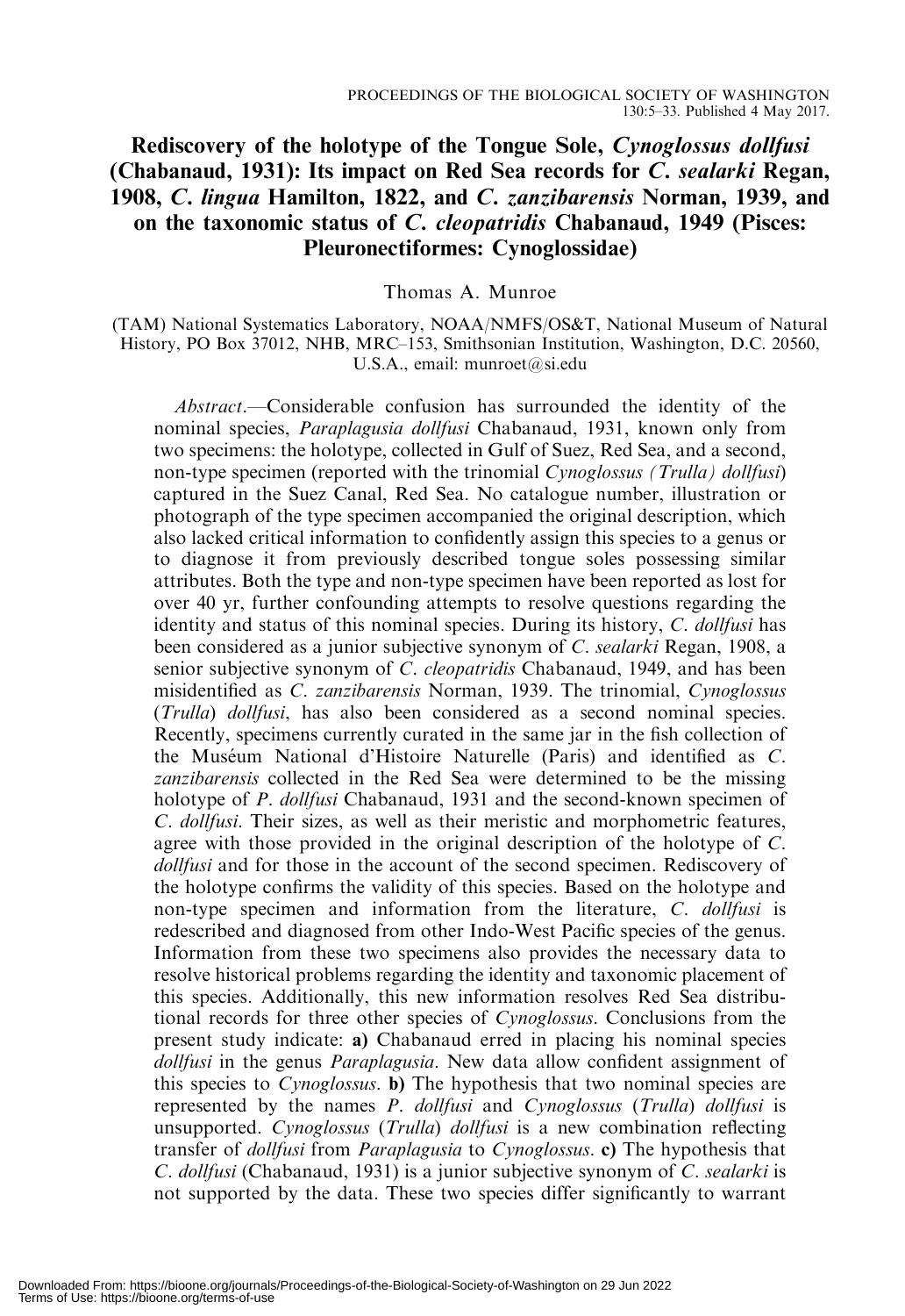recognizing both as valid. **d**) *C. dollfusi* has erroneously been considered the senior synonym of C. cleopatridis Chabanaud, 1949, a nominal species known only from a damaged holotype also collected in the Red Sea. Cynoglossus dollfusi was redescribed in a global revision of the genus based mostly on information from the holotype of C. cleopatridis, a decision that significantly changed the species concept of C. dollfusi from that intended in the original description. e) The hypothesis that C. cleopatridis Chabanaud, 1949 is a junior subjective synonym of *C. dollfusi* (Chabanaud, 1931) is rejected. The holotype of C. cleopatridis differs sufficiently in several meristic and morphometric features to demonstrate that C. dollfusi and C. cleopatridis are distinct species. f) Additional specimens are needed to more completely understand the nominal species, C. cleopatridis. g) The specimen thought to voucher C. lingua Hamilton, 1822 from the Red Sea was misidentified. It later became the holotype of *C. cleopatridis*, a species quite distinct from *C. lingua*. **h**) The list of cynoglossine fishes reported from the Red Sea has been updated. Red Sea records of P. dollfusi Chabanaud, 1931 should be emended to C. dollfusi (Chabanaud, 1931). The only specimens thought to voucher Red Sea records for C. sealarki, C. zanzibarensis, and C. lingua were all misidentified. Therefore, these species are removed from the list of tongue soles occurring in the Red Sea.

Keywords: Tonguefish, flatfish, Cynoglossidae, nomenclature, species concept, Red Sea fishes

Chabanaud (1931) described the tongue sole, Paraplagusia dollfusi, based on a single specimen (125 mm TL) collected by R. M. Ph. Dollfus in 1928 in the Gulf of Suez, Red Sea. No illustration, photograph or catalogue number was provided for this specimen. Chabanaud diagnosed this new species from several others of the genus Paraplagusia Bleeker, 1865, but did not compare his specimen with any species then assigned to Cynoglossus Hamilton, 1822. Whereas the original description of P. dollfusi contains information important to the systematics of this species, overall, the information therein is insufficient to confidently assign this species to either Paraplagusia or Cynoglossus, as several apomorphic features important for identifying tongue soles of these genera were not included in this account.

In 1937, Gruvel & Chabanaud, using the trinomial Cynoglossus (Trulla) dollfusi, reported on a specimen of tongue sole collected near the Red Sea entrance to the Suez Canal. Although not explicitly stated in their work, they considered their specimen to be conspecific with the type specimen of P. dollfusi (see Chabanaud 1947, Munroe & Kong 2016). The brief descriptive account of this second, nontype specimen provided limited information regarding meristic and morphometric features of the specimen, as well as some comments on its coloration. Gruvel & Chabanaud (1937) also included an illustration of the whole specimen, and two other illustrations highlighting features of its scales. The illustration of the whole specimen (reproduced herein as Fig. 1) is poor (see criticism by Chabanaud 1947, and comments in Munroe & Kong 2016), and ambiguous with respect to certain DOI: 10.2988/16-00015 anatomical details important for confi-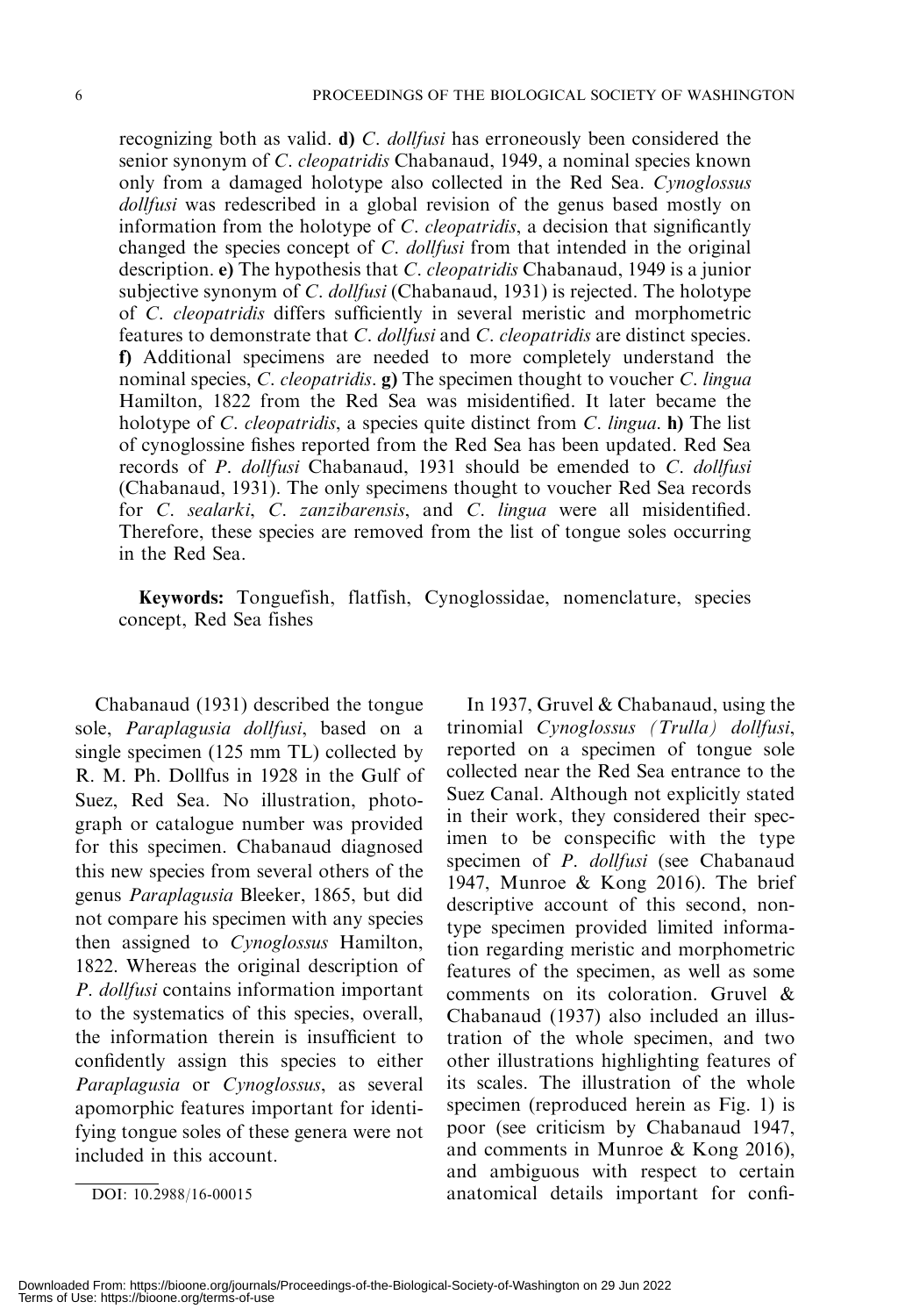

Fig. 1. Illustration reproduced from Gruvel & Chabanaud (1937) of the non-type specimen of Cynoglossus dollfusi (Chabanaud, 1931) collected at the entrance to the Suez Canal.

dently diagnosing this nominal species from other species of Cynoglossus. No discussion or rationale was provided by Gruvel & Chabanaud to justify transfer of this nominal species to Cynoglossus, nor did these authors distinguish this species from others then assigned to Cynoglossus (Munroe & Kong 2016).

In 1947, Chabanaud redescribed both the holotype of C. dollfusi and the second specimen (identified as Cynoglossus (Trulla) dollfusi in Gruvel & Chabanaud 1937). In this work, though, Chabanaud placed Cynoglossus (Trulla) dollfusi into the synonymy of Cynoglossus sealarki Regan, 1908, a species then known from only four specimens taken in depths over 123 fathoms on Saya de Malha Bank, Indian Ocean (Regan 1908). In his redescription, Chabanaud provided some additional meristic and morphometric information for both specimens, as well as descriptions of their coloration. Again, no catalogue numbers, photographs, or illustrations of these specimens were provided, and no rationale provided justifying the transfer of his nominal species, P. dollfusi, to Cynoglossus. Nor did Chabanaud provide any discussion to indicate why he thought his nominal species was conspecific with C. sealarki. This taxonomic determination (C.  $d$ ollfusi = C. sealarki) was reiterated in another of his papers (Chabanaud 1954), again without comment or discussion on the rationale for this taxonomic reassignment.

Both the type specimen of *P. dollfusi* and the non-type specimen of Cynoglossus (Trulla) dollfusi have been reported as lost for at least 40 yr (Menon 1977, Dor 1984, Desoutter et al. 2001, Eschmeyer et al. 2016, Munroe & Kong 2016). Attempts by Desoutter & Munroe in the 1990s to locate these specimens at the Muséum National d'Histoire Naturelle (MNHN) were unsuccessful, and a recent (10 November 2016) search of the online ichthyology collection database at MNHN also failed to locate these specimens. As mentioned in Munroe & Kong (2016), other than Chabanaud, and perhaps Gruvel, none of the other authors (Fowler 1956, Menon 1977, Dor 1984, Goren & Dor 1994, Desoutter et al. 2001, Golani & Bogorodsky 2010) writing about this species have directly examined these specimens.

Considerable confusion has surrounded the names appearing in the original description of *Paraplagusia dollfusi* and in the descriptive account of Cynoglossus (Trulla) dollfusi since these names were first published (Desoutter et al. 2001, Eschmeyer et al. 2016, Munroe & Kong 2016). Desoutter et al. (2001) and Eschmeyer et al. (2016) discussed some of the confusion regarding the status and identity of this nominal species, as did Munroe & Kong (2016) in their detailed treatment of historical literature involving these names. The inability to directly examine the type or second specimen has undoubtedly contributed to different interpretations presented by various authors regarding whether one or two species were represented by these names. This confusion was discussed and status of these names was resolved (Munroe & Kong 2016), but only limited discussion was presented regarding the status of the nominal species involved.

In addition to nomenclatural confusion, concomitant changes in generic assignment and species concept have also occurred throughout the historical literature dealing with name changes applied to *P. dollfusi*. For example, shortly after *P. dollfusi* was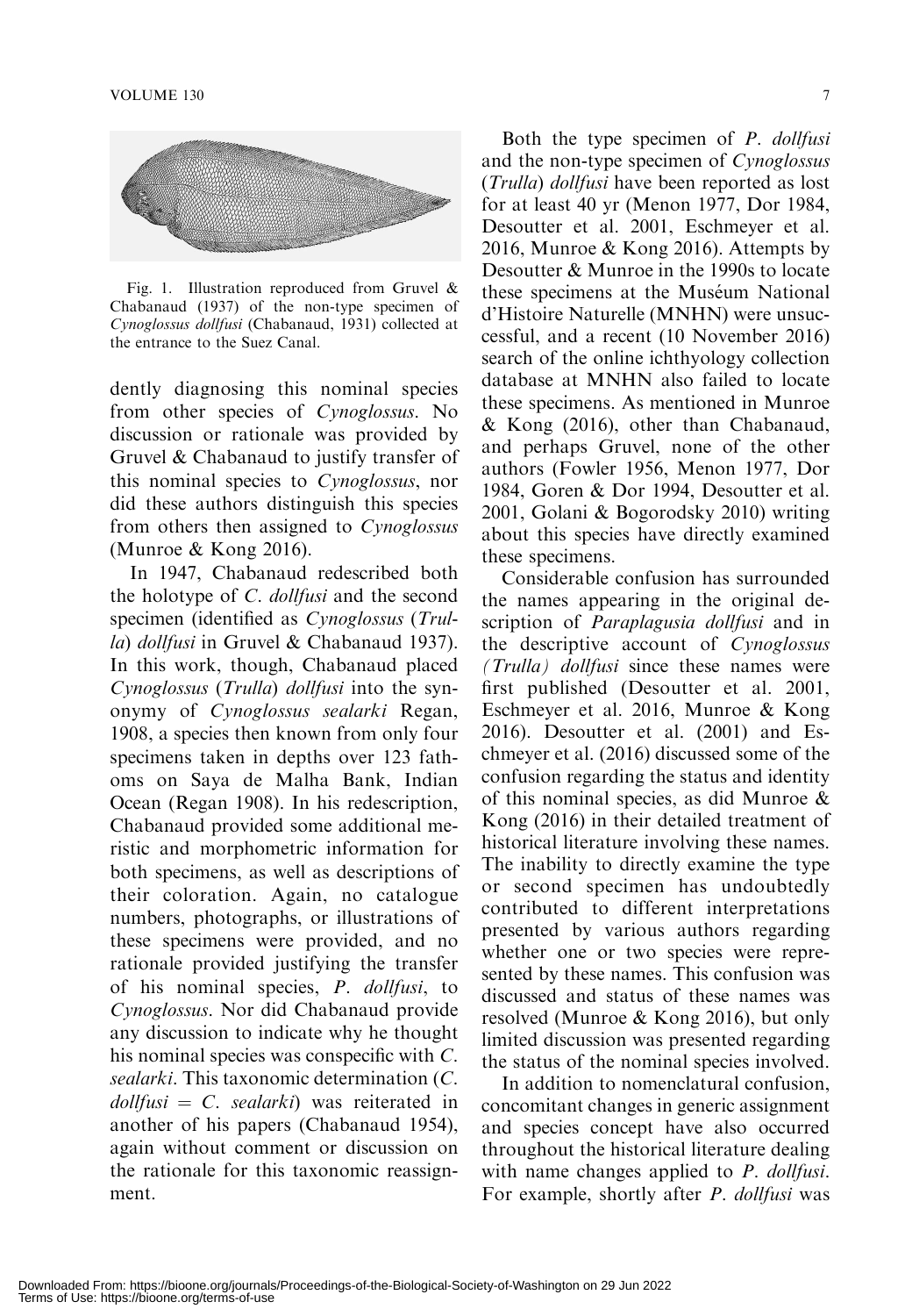described and diagnosed from other species of Paraplagusia, Gruvel & Chabanaud (1937) transferred this nominal species to Cynoglossus based on their study of the second specimen. Chabanaud (1947, 1954) also considered P. dollfusi Chabanaud, 1931 as a member of Cynoglossus. However, in these works, he no longer regarded P. dollfusi as valid, instead, concluding it was a junior subjective synonym of C. sealarki Regan, 1908. In other studies, Fowler (1956) and Desoutter et al. (2001) considered P. dollfusi as a nominal species distinct from the 'C. (Trulla) dollfusi' discussed in Gruvel & Chabanaud (1937). Menon (1977), in his worldwide revision of Cynoglossus, treated P. dollfusi Chabanaud, 1931 and 'C. (Trulla) dollfusi' discussed in Gruvel & Chabanaud (1937) as conspecifics, with Cynoglossus regarded as the proper generic placement for this taxon. In that same work, though, Menon (1977) also considered C. cleopatridis Chabanaud, 1949 to be a junior subjective synonym of *C. dollfusi*. He also proceeded to redescribe C. dollfusi (now sensu Menon 1977) based nearly entirely on features of the holotype of C. cleopatridis, a nominal species quite distinct from C. dollfusi (see discussion below). In so doing, Menon (1977) changed the species concept of C. dollfusi completely from that originally reported by Chabanaud (1931) and Gruvel & Chabanaud (1937). Menon (1977), without comment or justification, also placed the specimen that had been identified as C. lingua Hamilton, 1822 in Gruvel & Chabanaud (1937) into the synonymy of C. dollfusi, an action that further complicated understanding the species concept of C. dollfusi.

Dor (1984), in his checklist of fishes from the Red Sea, recognized C. dollfusi (Chabanaud, 1931) as a valid species. However, he also considered the name, Cynoglossus (Trulla) dollfusi appearing in Gruvel & Chabanaud (1937), to represent another species and one distinct from C. dollfusi (Chabanaud, 1931). Dor (1984) also followed Menon's (1977) hypothesis in considering C. cleopatridis as a junior subjective synonym of C. dollfusi (Chabanaud, 1931). In their checklist of fishes of the Red Sea, Goren & Dor (1994) recognized C. dollfusi (Chabanaud, 1931) as valid, but did not mention Cynoglossus (Trulla) dollfusi, nor did they mention C. cleopatridis. Both Dor (1984) and Goren & Dor (1994) recognized C. sealarki as another valid species occurring in this region based on reports of this species in Chabanaud (1947, 1954). In their annotated checklist of the fishes of the Red Sea, Golani & Bogorodsky (2010) included C. dollfusi (Chabanaud, 1931) as one of the tongue soles occurring there, but no mention was made either of Cynoglossus (Trulla) dollfusi or C. cleopatridis Chabanaud, 1949. Golani & Bogorodsky (2010) also noted that the reported occurrence of C. sealarki from the Red Sea was based on Chabanaud's (1947) record and for which there were no supporting voucher specimens.

In their type catalogue of flatfishes in the Muséum National d'Histoire Naturelle (Paris), Desoutter et al. (2001) recognized both Paraplagusia dollfusi Chabanaud, 1931 and Cynoglossus (Trulla) dollfusi Chabanaud, in Gruvel & Chabanaud 1937 as valid species. They also stated that it was likely that P. dollfusi should be transferred to Cynoglossus, but further work was needed to make this determination.

Munroe & Kong (2016) resolved nomenclatural issues for the two specimens upon which the names P. dollfusi and Cynoglossus (Trulla) dollfusi are based and resolved the nomenclatural issue of whether one or two species were represented in these studies. Some issues regarding the species concept of C. dollfusi were briefly discussed in Munroe & Kong (2016). However, the historical literature contains considerable confusion regarding the identity, status and species concept of the nominal species associated with these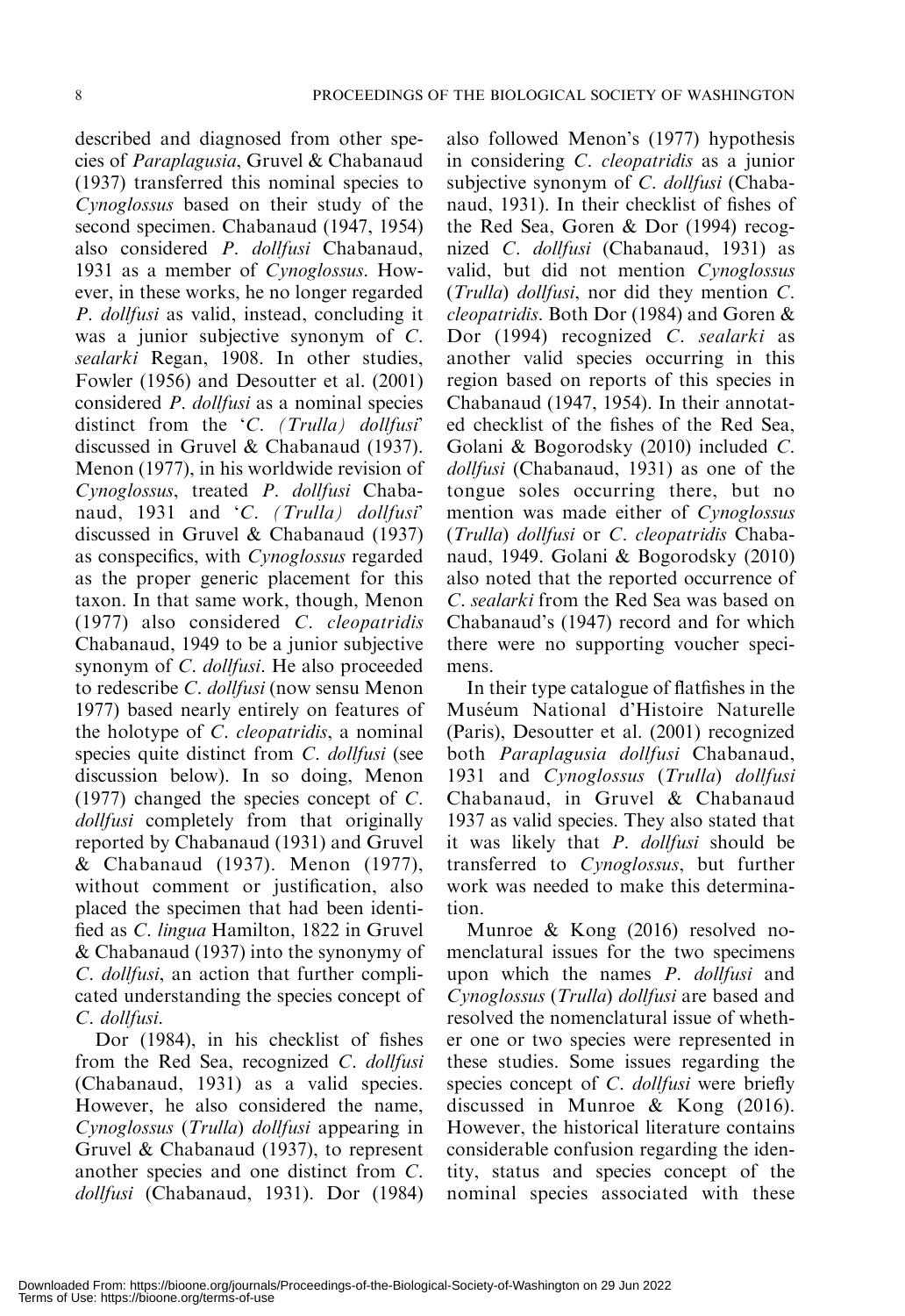names. Changes and challenges to the original species concept of C. dollfusi (Chabanaud 1931) contained within alternative hypotheses proposed by subsequent authors (Gruvel & Chabanaud 1937, Chabanaud 1947, 1954, Fowler 1956, Menon 1977, Desoutter et al. 2001, Eschmeyer et al. 2016, Munroe & Kong 2016) have not been adequately addressed. Also evident from the historical literature is that questions remain regarding the identity and status of this nominal species, especially in light of the fact that it has not been adequately diagnosed from congeners to support its recognition as a valid species.

Only two papers (Dor 1984, Goren & Dor 1994) cite the works of Chabanaud (1947, 1954) wherein Chabanaud proposed that *C. dollfusi* is a junior subjective synonym of C. sealarki. Neither of these studies, or in fact any other study, have scrutinized this hypothesis proposed by Chabanaud (1947, 1954). Additionally, no one has assessed hypotheses proposed by Menon (1977) that C. cleopatridis is a junior subjective synonym of C. dollfusi, or, if the specimen reported as C. lingua by Gruvel & Chabanaud (1937) is, as Menon concluded, C. dollfusi.

Significant to discussions and conclusions derived in the present study regarding the species concept of C. dollfusi are two specimens (MNHN 1950–0077 and 1950–0078) curated in the same jar in the Muséum National d'Histoire Naturelle (Paris). These are labeled as having been collected in 1928 in the Red Sea by R. Ph. Dollfus and identified in 1950 as C. zanzibarensis Norman, 1939 by Chabanaud (R. Causse, person. comm.). Based on their size, meristic and morphometric features, these specimens are almost certainly those that Chabanaud (1947, 1954) examined and identified as C. sealarki. If this is correct, then these specimens are the long-lost holotype and non-type specimen of C. dollfusi in Chabanaud (1931) and Gruvel & Chabanaud (1937), respectively. Recognition of these specimens as the holotype and second-known specimen of C. dollfusi provides the first opportunity in over 60 years to re-examine their features and to assess both the status and species concept of the nominal species, C. dollfusi.

Purposes of this paper are to redescribe the nominal species, C. dollfusi (Chabanaud, 1931), based on: 1) information gleaned from original descriptive accounts of the type (Chabanaud 1931) and nontype specimen (Gruvel & Chabanaud 1937); 2) from additional information in redescriptions of these specimens in Chabanaud (1947); and 3) by incorporating data retrieved from direct examination of these specimens. With this refined species concept, C. dollfusi (Chabanaud, 1931) will then be diagnosed from congeners, especially those  $(C.$  sealarki and  $C.$  cleopatridis) previously considered as synonyms. This compilation will form the basis for discussing historical changes in the literature regarding the species concept of C. dollfusi. Summarized information will then be used to test the validity of the various hypotheses proposed by previous authors (Chabanaud 1947, Fowler 1956, Menon 1977, Desoutter et al. 2001) regarding the species concept of C. dollfusi. Finally, results will clarify important questions concerning the validity of Red Sea records for three other species, C. sealarki, C. lingua, and C. zanzibarensis; species that have become entangled in the confused history of C. dollfusi.

### Materials and Methods

Specimens examined in this study are catalogued and deposited in fish collections of the Museum National d'Histoire Naturelle, Paris (MNHN) and British Museum of Natural History (BMNH). Specimens (MNHN 1950–0077, MNHN 1950–0078) currently identified as C. zanzibarensis were examined by the author in 1997. Additional details about their mor-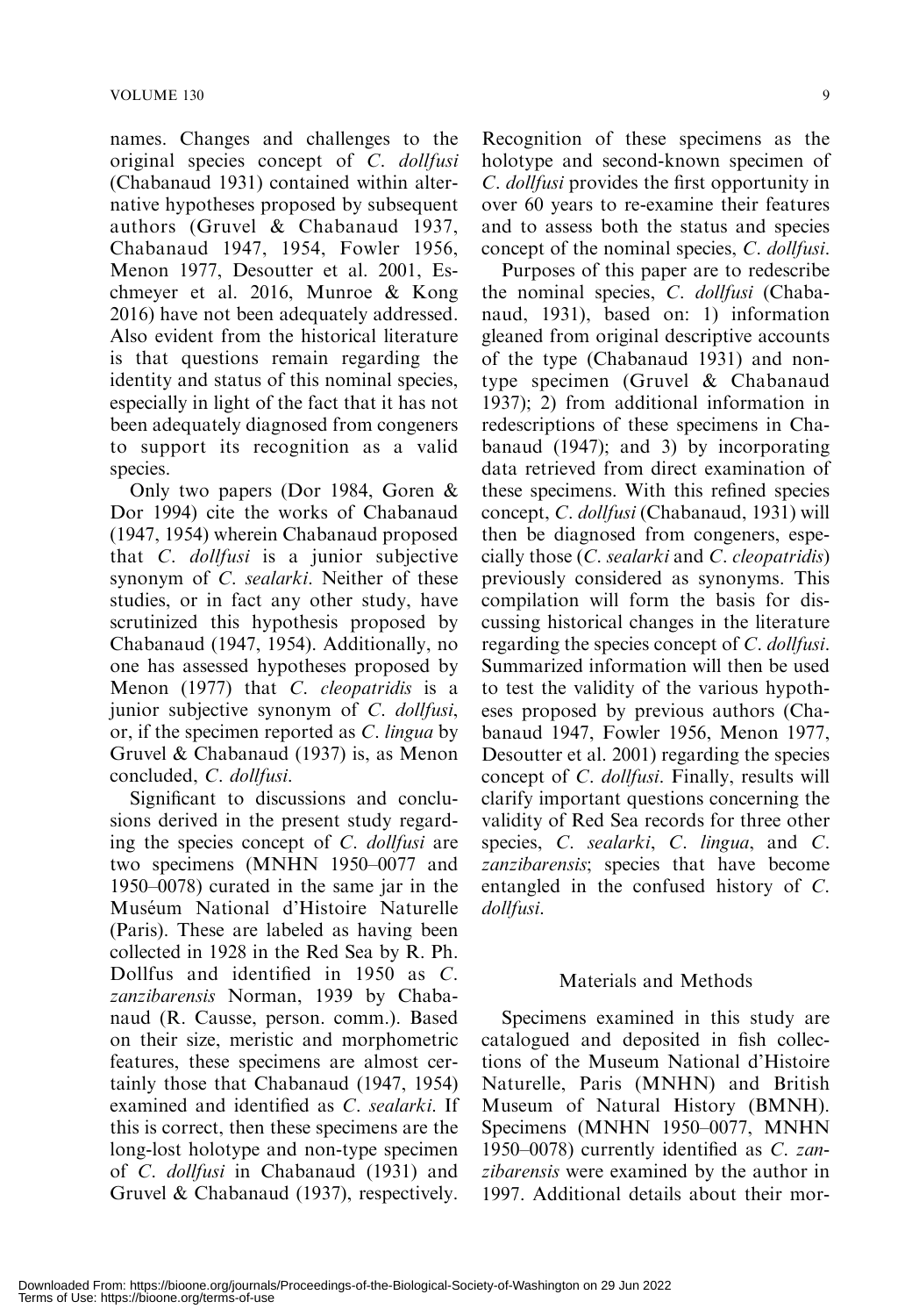phology were examined for the author in  $2015 \& 2016$  by J.M. Díaz de Astarloa (pers. comm.).

Select meristic features were counted directly from the specimens and methods for counting meristic features generally follow those listed in Menon (1977), except counts of the number of diagonal scale rows between dorsal and middle lateral lines were made on the ocular side in the region corresponding to maximum body depth of the specimen. Counts of caudalfin rays included all fin rays supported by elements of the caudal skeleton (epural, hypurals, parhypural) following Norman (1928) and Menon (1977). Species of Cynoglossus have 1–3 lateral lines located on the ocular side, with most having either 2 or 3 (Günther 1862, Norman 1928, Menon 1977). A midlateral line, present in all species of the genus, is positioned along the length of the body extending from the posterior region of the head and continuing posteriorly onto the middle caudal-fin rays. Species with multiple ocular-side lateral lines always have a dorsal lateral line extending posteriorly for variable distances along the dorsal margin of the body several scale rows ventral to the dorsal-fin base, and in some species this lateral line exits onto the dorsal fin at a distance (variable, but usually species specific) from the posterior end of this fin. Some species of Cynoglossus have a third, ventral lateral line beginning on, or just posterior, to the abdominal cavity, and extending posteriorly along the ventral margin of the body before exiting onto the anal fin at a distance (variable, usually species specific) from the posterior end of this fin. Lateral-line scales (LLsc) were counted on the middle lateral line beginning with the scale located directly dorsal to the dorsal margin of the gill opening, and ending with the scale at, or partially overlying, the posterior end of the hypural plate (usually detected as flexure point at base of caudal fin).

Data presented in Table 1 demonstrate variation in the published literature for counts and measurements of the holotype and non-type specimen of C. dollfusi. Counts reported in Chabanaud (1931, 1947, 1954) and Gruvel & Chabanaud (1937) were made through their direct external examination of the specimens, as none of these studies report taking data from radiographs. Variation observed in the counts reported in these different studies reflects the inaccuracy and difficulty of making reliable counts (especially for dorsal- and anal-fin rays) directly from specimens of tongue soles.

Morphometric features reported for the present study were measured following methods presented in Menon (1977), except: Snout length (SNL) –recorded as horizontal distance from anterior tip of snout to anterior rim of orbit of lower eye; and, Eye diameter (ED) –horizontal distance between anterior and posterior margins of the eyeball of the lower eye. All measurements were made using dial or digital calipers to one-tenth of a millimeter. All measurements were made on the ocular side, except for body depth (BD) and caudal-fin length (CFL). Measurements in text and tables are presented as percentages of Standard length (SL) or Head length (HL).

Ovaries and testes of cynoglossid tongue soles differ in shape and size, so the sex of individuals can easily be determined macroscopically either through dissection or by shining light through the body wall (Wang et al. 2016). Maturity stage of females was determined based on morphological changes in the ovaries as they mature (see Wang et al. 2016 for more detailed description). Immature females have a small, triangular-shaped ovary with slight posterior elongation. As the female matures, the ovary grows longer and wider with obvious posterior elongation. In mature females, ova are usually evident through the ovarian wall. Because of these physical changes, maturity stage for fe-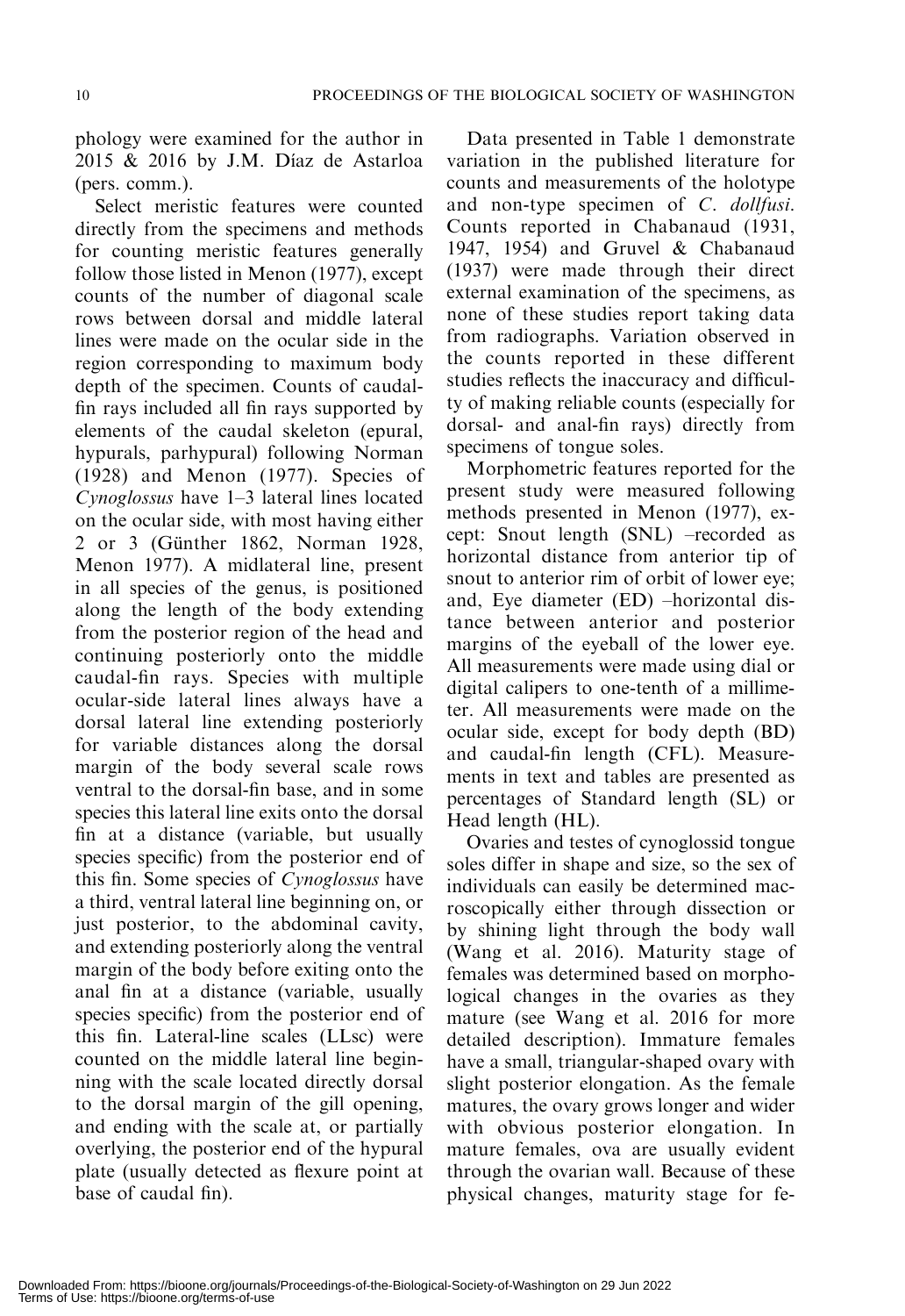| Character                                                                                                                                                                                                                                                                                                                                                                                                                                                                              | Chabanaud (1931)<br>Paraplagusia<br>dollfusi<br>holotype. | Chabanaud (1947)<br>Identified as<br><sup>1</sup> C. dolfusi<br>holotype.<br>C. sealarki | MNHN 1950-0077<br>C. zanzibarensis<br>Identified as<br><sup>2</sup> C. dollfusi<br>holotype. | Chabanaud (1937)<br>$C.$ dollfusi<br>$2nd$ specimen.<br>Gruvel & | Chabanaud (1947)<br>$23C.$ <i>dollfusi</i><br>$23d$ specimen.<br>Identified as<br>C. sealarki | MNHN 1950-0078<br>C. zanzibarensis.<br>Identified as<br><sup>2</sup> C. dollfusi<br>2 <sup>nd</sup> specimen. | Chabanaud 1949b<br>Cynoglossus<br>cleopatridis<br>holotype. |
|----------------------------------------------------------------------------------------------------------------------------------------------------------------------------------------------------------------------------------------------------------------------------------------------------------------------------------------------------------------------------------------------------------------------------------------------------------------------------------------|-----------------------------------------------------------|------------------------------------------------------------------------------------------|----------------------------------------------------------------------------------------------|------------------------------------------------------------------|-----------------------------------------------------------------------------------------------|---------------------------------------------------------------------------------------------------------------|-------------------------------------------------------------|
| Total length                                                                                                                                                                                                                                                                                                                                                                                                                                                                           |                                                           | $\overline{25}$                                                                          | $\bar{\rm s}$                                                                                |                                                                  |                                                                                               | 128                                                                                                           |                                                             |
| Standard length                                                                                                                                                                                                                                                                                                                                                                                                                                                                        | $116*$                                                    |                                                                                          | $\vec{=}$                                                                                    | $\bar{2}4$                                                       | 22                                                                                            | 123                                                                                                           | ca. 132                                                     |
| Dorsal-fin rays                                                                                                                                                                                                                                                                                                                                                                                                                                                                        | 106                                                       | $\overline{0}$                                                                           | I                                                                                            | $\overline{00}$                                                  | 105                                                                                           |                                                                                                               | $115+$                                                      |
| Anal-fin rays                                                                                                                                                                                                                                                                                                                                                                                                                                                                          | 85                                                        | 85                                                                                       |                                                                                              | 84                                                               | 84                                                                                            |                                                                                                               | $-58$                                                       |
|                                                                                                                                                                                                                                                                                                                                                                                                                                                                                        |                                                           |                                                                                          | Ź                                                                                            |                                                                  | ${}^{\circ}$                                                                                  |                                                                                                               | Ź                                                           |
| Caudal-fin rays<br>Pelvic-fin rays                                                                                                                                                                                                                                                                                                                                                                                                                                                     |                                                           |                                                                                          | 4                                                                                            |                                                                  |                                                                                               |                                                                                                               |                                                             |
| Vertebrae                                                                                                                                                                                                                                                                                                                                                                                                                                                                              |                                                           |                                                                                          |                                                                                              |                                                                  |                                                                                               |                                                                                                               |                                                             |
| Lateral-line scales                                                                                                                                                                                                                                                                                                                                                                                                                                                                    |                                                           | ca.70                                                                                    | ca. 71                                                                                       | 67                                                               | ca. 65                                                                                        |                                                                                                               | $\frac{+}{2}$                                               |
| Pelvic fins                                                                                                                                                                                                                                                                                                                                                                                                                                                                            |                                                           |                                                                                          |                                                                                              |                                                                  |                                                                                               |                                                                                                               |                                                             |
| Scales between LLs                                                                                                                                                                                                                                                                                                                                                                                                                                                                     |                                                           |                                                                                          |                                                                                              |                                                                  | $11 - 12$                                                                                     | $\infty$                                                                                                      |                                                             |
| OS nostrils                                                                                                                                                                                                                                                                                                                                                                                                                                                                            |                                                           |                                                                                          |                                                                                              | on drawing                                                       |                                                                                               |                                                                                                               | $\frac{2}{3}$ a a                                           |
|                                                                                                                                                                                                                                                                                                                                                                                                                                                                                        |                                                           |                                                                                          |                                                                                              | 3 on drawing?                                                    |                                                                                               |                                                                                                               |                                                             |
| OS LLs<br>BD (percent SL)<br>HL (percent SL)                                                                                                                                                                                                                                                                                                                                                                                                                                           | 23                                                        |                                                                                          | 24.9                                                                                         |                                                                  |                                                                                               | 26.5                                                                                                          | ca. 24                                                      |
|                                                                                                                                                                                                                                                                                                                                                                                                                                                                                        |                                                           |                                                                                          | $\overline{18}$                                                                              |                                                                  |                                                                                               | 18.4                                                                                                          | ca. 18                                                      |
| ED (percent HL                                                                                                                                                                                                                                                                                                                                                                                                                                                                         |                                                           |                                                                                          | 10.2                                                                                         |                                                                  |                                                                                               | 19.9                                                                                                          | $\overline{c}$                                              |
| Interorbital (percent HL)                                                                                                                                                                                                                                                                                                                                                                                                                                                              |                                                           | 4.5                                                                                      | 3.5                                                                                          |                                                                  | 4.7                                                                                           | 2.3                                                                                                           |                                                             |
| SNL (percent HL)                                                                                                                                                                                                                                                                                                                                                                                                                                                                       |                                                           |                                                                                          | 26.1                                                                                         | I                                                                |                                                                                               | 26.2                                                                                                          |                                                             |
| CFL (percent HL)                                                                                                                                                                                                                                                                                                                                                                                                                                                                       |                                                           |                                                                                          | 29.6                                                                                         |                                                                  |                                                                                               | 23.4                                                                                                          |                                                             |
| <sup>3</sup> Second-known specimen of C. dollfusi was incorrectly identified by Chabanaud (1947) as the Holotype of Cynoglossus dollfusi (Chabanaud, 1931) (see text for<br><sup>2</sup> According to MNHN catalogue records, identified as C. zanzibarensis in 1950 by Chabanaud. Specimen data provided by J.M. Díaz de Astarloa (2016)<br>Holotype of C. dollfusi was incorrectly identified by Chabanaud (1947) as the second-known specimen of C. dollfusi (see text for details) |                                                           |                                                                                          |                                                                                              |                                                                  |                                                                                               |                                                                                                               |                                                             |

### VOLUME  $130$  11

details).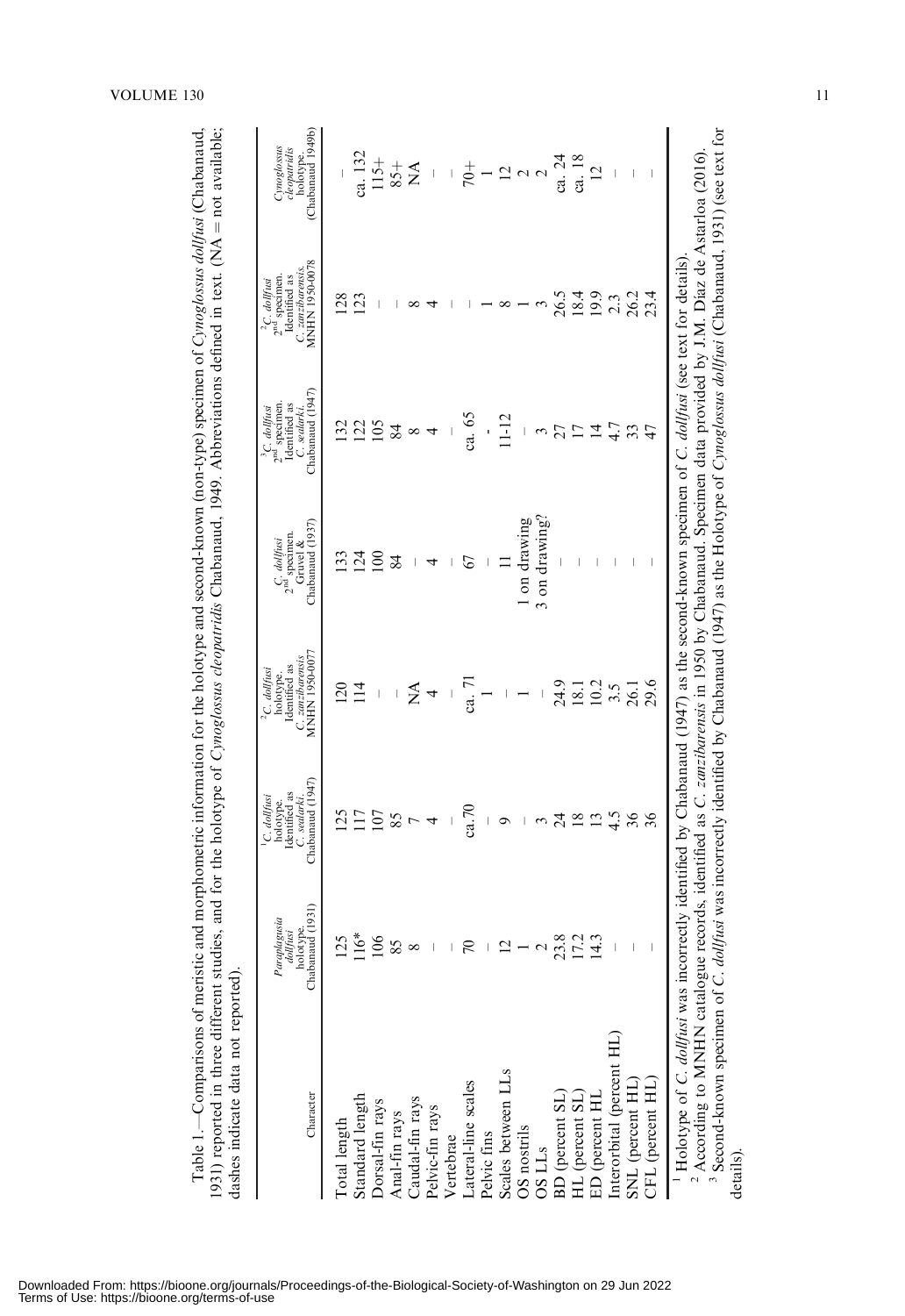

Fig. 2. Ocular-side view of three specimens of Cynoglossus. A, Cynoglossus dollfusi (Chabanaud, 1931), Holotype, MNHN 1950–0077, female, 112 mm SL, Gulf of Suez. B, Non-type specimen of Cynoglossus dollfusi (Chabanaud, 1931), MNHN 1950–0078, female, 122 mm SL, entrance to Suez Canal. C, Ocular-side view of the holotype of Cynoglossus cleopatridis Chabanaud, 1949, MNHN 1949–24, ca. 132 mm SL, Gulf of Suez. Photographs by J. M. Díaz de Astarloa.

males can be estimated macroscopically by examining size and extent of posterior elongation, as well as detecting the presence of ova in the gonad.

Translations of French language publications of Chabanaud were made by the author, and any errors in translation are solely his responsibility. Translation of scientific content, especially the idiosyncratic anatomical terminology Chabanaud incorporated in his publications, was greatly improved with use of the indispensable ''French-English glossary of terms in Chabanaud's published works on Pleuronectiformes'' constructed by Chanet & Desoutter-Méniger (2008).

Data used in comparing features of C. dollfusi against that for other species, when not specifically indicated by direct citation, were taken from Norman (1928), Menon (1977), Li & Wang (1995), Munroe (2001, in press), and Wang et al. (2016). The status of many nominal species regarded as synonyms by Menon (1977) needs further evaluation (Munroe, pers. comm.; Lee & Munroe, pers. comm.). Many of these nominal species, especially smaller-sized species, may be resurrected from synonymy when they are examined in more detail. Given this possibility, all nominal species of Cynoglossus [not just species currently recognized as valid by Menon (1977)] sharing meristic and morphometric features similar to those of C. dollfusi were compared and diagnosed from C. dollfusi.

# **Systematics** Cynoglossus dollfusi (Chabanaud, 1931) Figs. 1–2; Table 1

- Paraplagusia dollfusi Chabanaud, 1931:303 (unique holotype, 125 mm TL; description with select meristic and morphometric features; no catalogue number, no illustration; diagnosed from species of Paraplagusia; Gulf of Suez, Red Sea). Chabanaud 1954:466 (considered synonym of C. sealarki). Fowler 1956:182 (brief description based entirely on that of Chabanaud 1931; Gulf of Suez; distinguished from Paraplagusia bilineata). Menon 1977:54 (listed in synonymy; incorrect type locality; incorrect size; type unavailable). Desoutter et al. 2001:349 (valid species; type, 125 mm TL, considered lost; corrected some conclusions of Menon (1977); likely belongs in Cynoglossus). Munroe & Kong 2016:13 (discussion of nomenclatural history and status; generic assignment; status of type).
- Cynoglossus (Trulla) dollfusi. Gruvel & Chabanaud 1937:8 (second-known specimen, 133 mm TL; entrance to Suez Canal, Red Sea; transferred species to Cynoglossus; brief description of non-type specimen with select meristic characters, coloration; black and white illustrations of whole specimen and scales). Munroe & Kong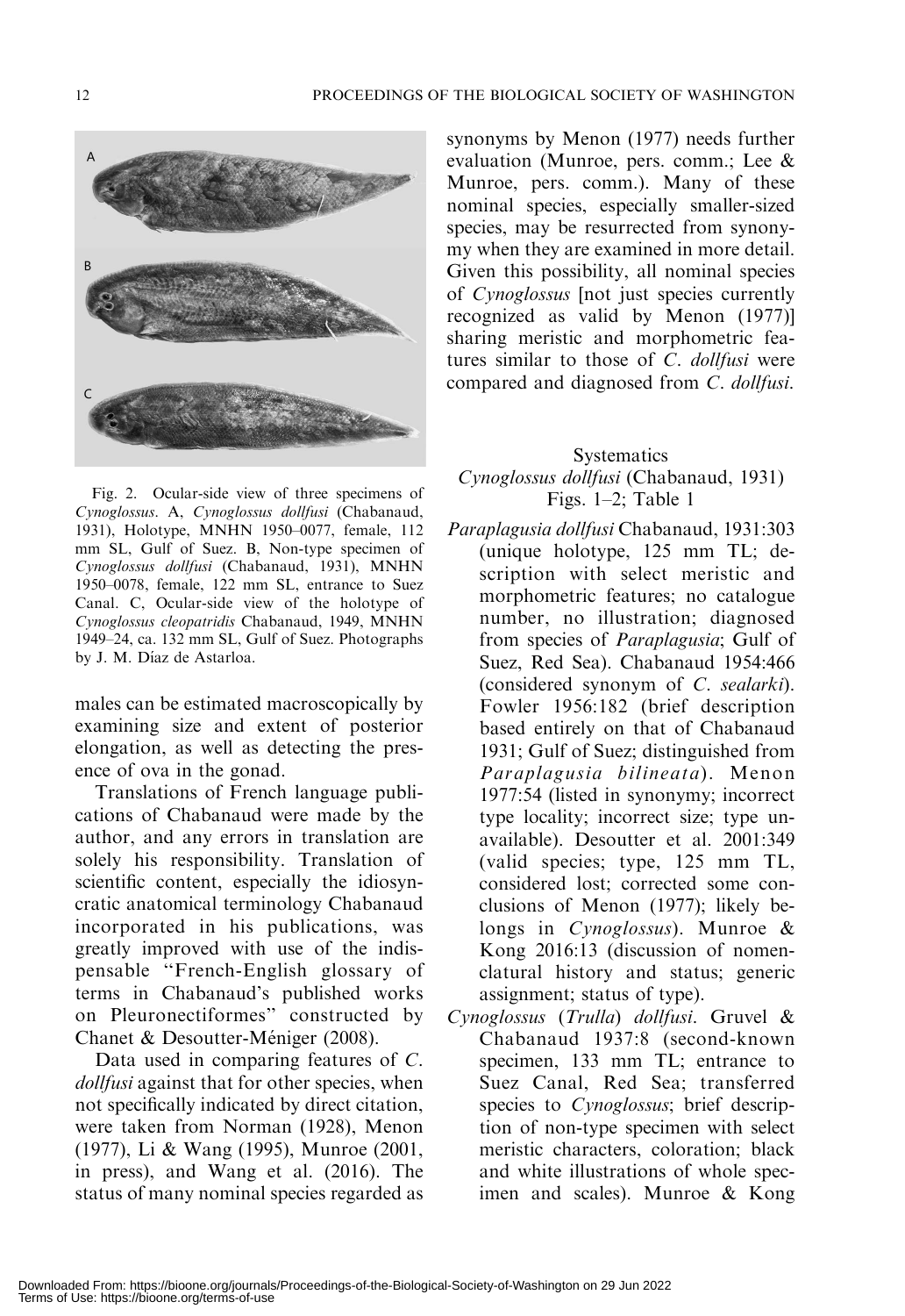2016:11 (discussion of nomenclatural status; not description of new species; discussed generic re-assignment).

- Cynoglossus dollfusi (Chabanaud, 1931). Chabanaud 1939:30 (included in world checklist of flatfishes; authorship attributed to Chabanaud, 1930; Red Sea). Menon 1977:55 (listed in synonymy; incorrect size; incorrectly reported that Gruvel & Chabanaud's (1937) description of this specimen was redescription of holotype of Paraplagusia dollfusi; redescribed C. dollfusi based almost entirely on holotype of C. cleopatridis; Suez Canal, Red Sea). Dor 1984:271 (listed, checklist of fishes of Red Sea; synonymy; no type material available). Goren & Dor 1994:72 (listed, checklist of fishes of Red Sea). Golani & Bogorodsky 2010:53 (listed, checklist of fishes of Red Sea). Munroe & Kong 2016:14 (discussed historical literature concerning nomenclature; recognized as new combination for Paraplagusia dollfusi Chabanaud, 1931).
- Cynoglossus sealarki (not of Regan, 1908). Chabanaud 1947:156 (re-identified holotype and non-type specimen of C. dollfusi as C. sealarki; brief descriptions of each specimen; transfer of Paraplagusia dollfusi to Cynoglossus). Chabanaud 1954:466 (listed as one of six species of Cynoglossus known from Red Sea). Golani & Bogorodsky 2010:84 (doubtful occurrence in Red Sea based on Chabanaud (1947); no specimens to voucher Red Sea record).
- Trulla dollfusi Chabanaud, in Gruvel & Chabanaud 1937:183. Fowler 1956:183 (second-known specimen of C. dollfusi considered species distinct from Paraplagusia dollfusi; elevation of subgenus to generic rank; in key; brief description with outline drawing of specimen (133 mm TL); species account based entirely on that in Gruvel & Chabanaud 1937; Suez Canal, Red Sea). Menon 1977:54 (in synonymy). Dor 1984:271 (synonym of Cynoglossus

dollfusi (Chabanaud, 1931); listed, checklist of fishes of Red Sea). Munroe & Kong 2016:15 (discussed re-assignment to Trulla; discussed Fowler's taxonomic conclusions regarding specimens previously identified as C. dollfusi).

- Cynoglossus cleopatridis (not of Chabanaud, 1949). Menon 1977:54 (considered junior subjective synonym of C. dollfusi; redescription of C. dollfusi based mostly on holotype of C. cleopatridis; Suez Canal, Red Sea). Dor 1984:271 (junior subjective synonym of C. dollfusi (Chabanaud, 1931); listed, checklist of fishes of Red Sea; catalogue number listed for holotype of C. cleopatridis; Gulf of Suez).
- 'Cynoglossus (Trulla) dollfusi' Gruvel & Chabanaud, 1937:8. Dor 1984:271 (considered nominal species distinct from Paraplagusia dollfusi; listed as junior subjective synonym of C. dollfusi (Chabanaud, 1931); in checklist of fishes of Red Sea; no type material). Desoutter et al. 2001:348 (considered as valid species based on 133 mm TL specimen; specimen considered lost; discussed nomenclature). Munroe & Kong 2016:19 (discussed generic reassignment; recognized trinomial as new combination for Paraplagusia dollfusi not description of new species; nomenclatural history; comments on holotype).
- Cynoglossus dollfusi Chabanaud, 1937. Chabanaud 1954:466 (listed in footnote; synonym of Paraplagusia dollfusi Chabanaud, 1931).
- Cynoglossus dollfusi (sensu Menon 1977, not of Chabanaud, 1931). Menon 1977:54 (description based mostly on holotype of C. cleopatridis).
- Cynoglossus lingua (not of Hamilton, 1822). Menon 1977:54 (listed in synonymy of C. dollfusi without comment or justification; based on specimen in Gruvel & Chabanaud (1937)). Desoutter et al. 2001:330 (recognized this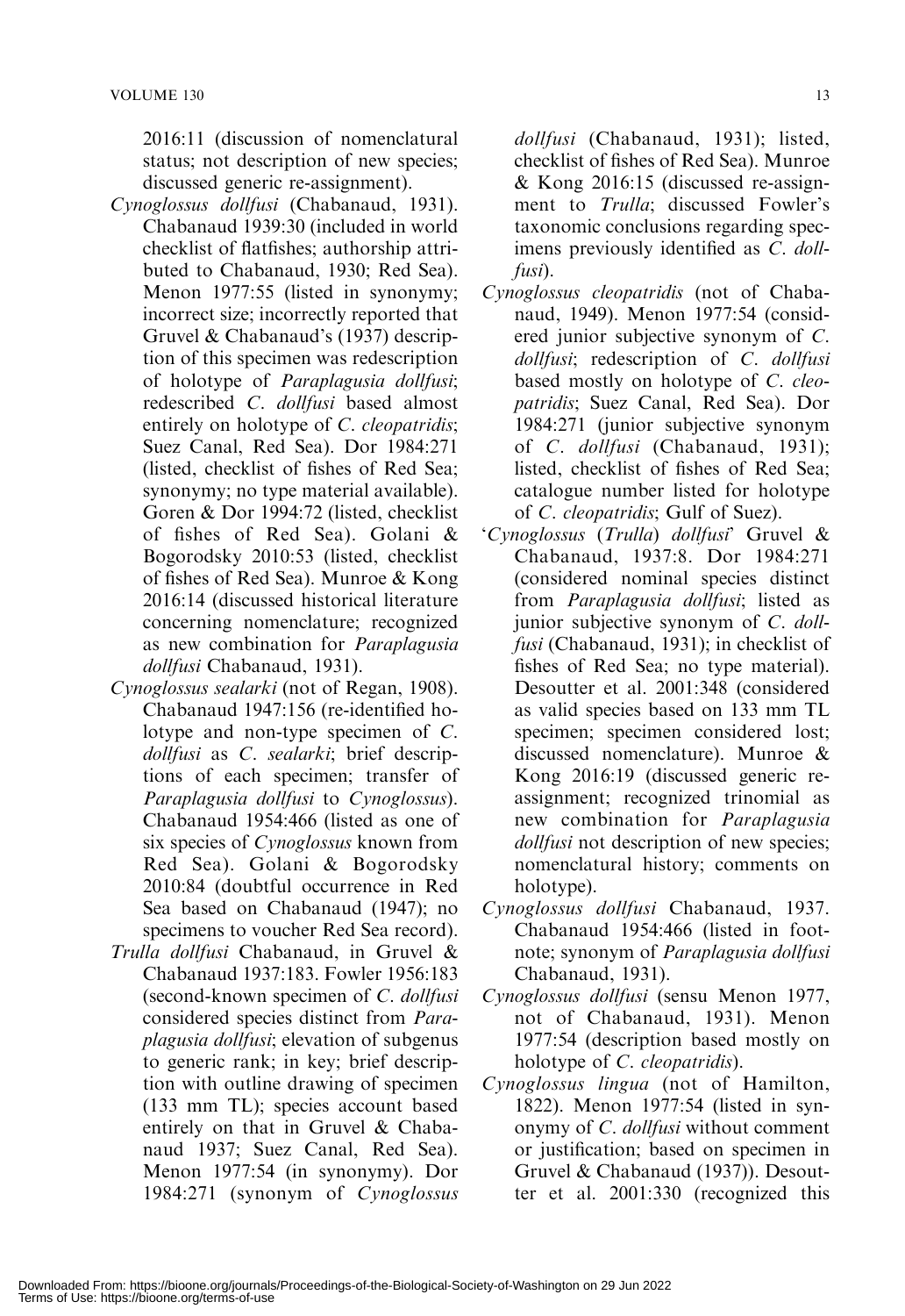specimen as holotype of C. cleopatridis).

Holotype.—MNHN 1950–0077 (originally 125 mm TL, 116 mm SL; currently 120 mm TL, 114 mm SL), adult female, Gulf of Suez, Red Sea,  $28^{\circ}54' - 28^{\circ}49'N$ ,  $32^{\circ}44'$ - $32^{\circ}47'$ E, collected at Station 11 by R. M. Ph. Dollfus, 1928.

Non-type specimen.—MNHN 1950– 0078 (133 mm TL, 124 mm SL; currently 128 mm TL, 123 mm SL), adult female, Suez Canal, Red Sea.

Diagnosis.—Cynoglossus dollfusi, a small species of *Cynoglossus* (reaching to ca. 124 mm SL), is distinguished from congeners by the following combination of characters: three ocular-side lateral lines; no lateral lines on blind side; eight caudalfin rays; one ocular-side nostril; one pelvic fin; 100–106 dorsal-fin rays; 84–85 anal-fin rays; 67–70 lateral line scales; 11–12 scales between middle and dorsal lateral lines; no scales on blind side of dorsal- and anal-fin rays; eyes subcontiguous, separated by narrow interorbital space; short rostral hook barely reaching vertical at anterior margin of lower eye; posterior angle of mouth reaching beyond vertical through middle of lower eye; mouth angle located slightly closer to anterior margin of snout than to posterior margin of opercle; ctenoid scales on both sides of body, those on blind side only weakly ctenoid; ocularside color reddish-yellow with numerous, irregular, darker blotches on posterior margin of scales forming a series of 12– 15 interrupted, longitudinal stripes; posterior tips of pores of all lateral-line scales (including those in dorsal, middle, ventral, cephalodorsal and mandibulo-opercular lateral lines) conspicuously black; ocular sides of dorsal, anal and caudal fins generally whitish with one or more short, longitudinal, dark-brown lines.

Description.—Based on Chabanaud (1931, 1947), Gruvel & Chabanaud (1937) and re-examination of MNHN 1950–0077 and MNHN 1950–0078. Values for holotype listed first, followed by those for non-type specimen reported in Gruvel & Chabanaud (1937). Data for meristic features as reported in several different studies of these specimens are summarized in Table 1. Dorsal-fin rays 106 (100). Analfin rays 85 (84). Caudal-fin rays eight (according to Chabanaud 1931) (holotype reported as having seven caudal-fin rays according to Chabanaud 1947). Scales in midlateral lateral line 70 (67). Scales between midlateral and dorsal lateral lines 12 (11).

Data for morphometric features summarized in Table 1. Body moderately elongate (Fig. 2A, B), laterally compressed, maximum depth (23.8–27.0% of SL) located between anus and midpoint of body, with gradual taper anterior and posterior to this point. Head length 17.2– 18.0% of SL. Snout obtusely pointed, short (SNL 33–36% of HL), with short rostral hook extending posteriorly only to point about equal with vertical through anterior margin of lower eye. Eye diameter 13.0– 14.3% of HL; eyes unequal in position, upper eye slightly in advance of lower (posterior margin of orbit of upper eye reaching vertical through middle of lower eye); interorbital space narrow (4.5–4.7% of HL), covered with 1–3 scales. Ocularside anterior nostril tubular, situated anterior to anterior margin of lower eye and dorsal to midpoint of upper lip; no posterior nostril on ocular side; two nostrils on blind side of snout. Mouth subterminal, ocular-side mouth cleft slightly curved; jaws extending posteriorly to point between verticals through middle and posterior margin of pupil of lower eye; ocular-side lower jaw with prominent dermal ridge on its posterior half. Interior angle of mouth extending posteriorly to vertical through middle of lower eye, and located closer to snout tip than to posterior margin of gill cover. Ocular-side lips smooth, without fringes or dermal flaps. Posterior margin of operculum deeply indented dorsal to midpoint; ventral oper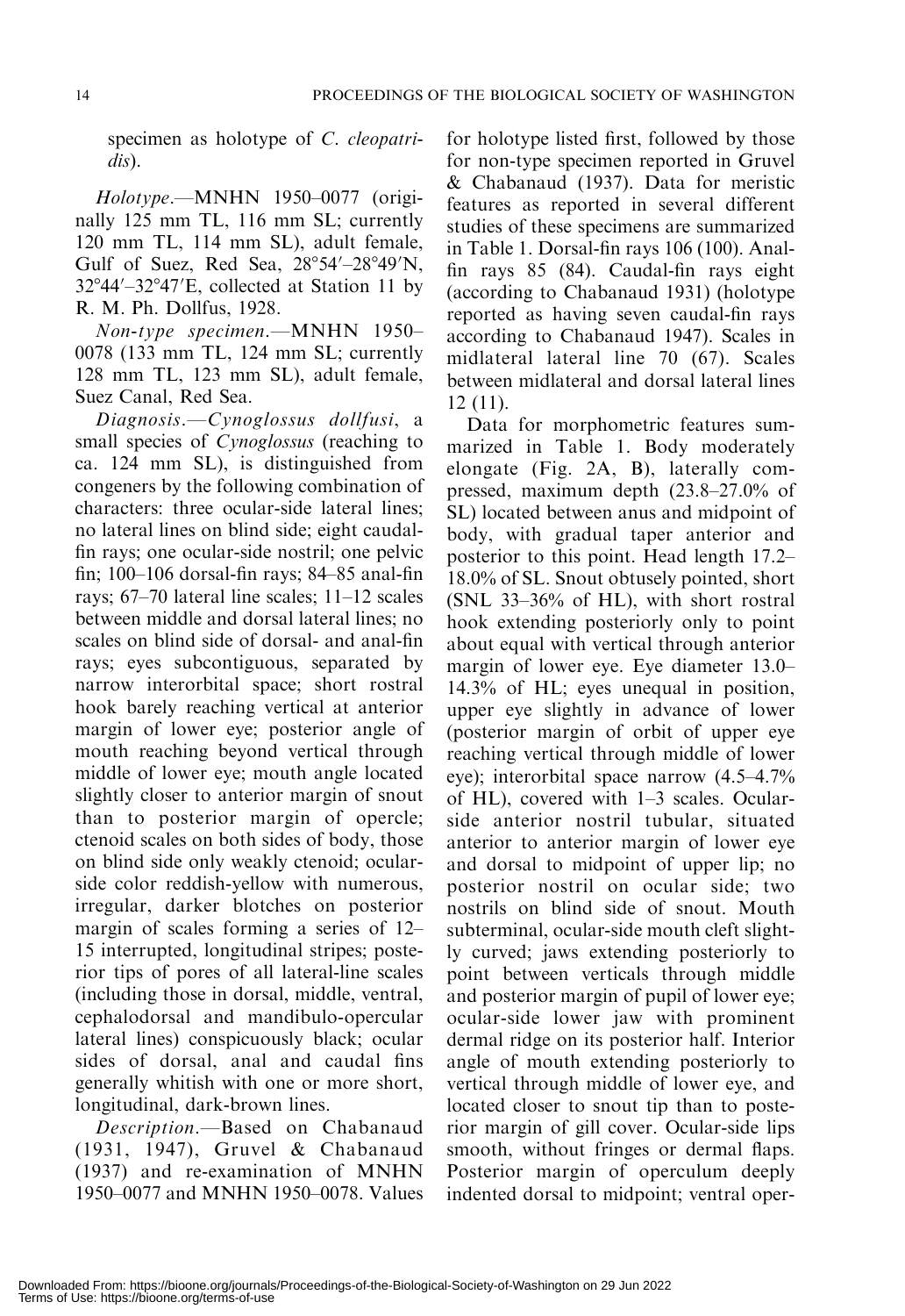cular lobe much wider than dorsal lobe (Fig. 2A).

Dorsal-, anal- and caudal-fin rays soft, unbranched. No scales on blind side of dorsal- and anal-fin rays. Only blind-side pelvic fin present with 4 rays, located ventral to preopercular angle; posteriormost pelvic-fin ray with strong membranous connection to first (anteriormost) anal-fin ray.

Three lateral lines on ocular side; middle lateral line nearly straight along its length from vertical at posterior margin of opercle to tip of caudal fin; dorsal and ventral lateral lines undulating slightly and extending posteriorly along dorsal and ventral contours of body, but not reaching posterior end of body. Exact point where dorsal and ventral lateral lines leave body not indicated by Chabanaud (1931) or Gruvel & Chabanaud (1937), nor can this be determined from the specimens because they are missing too many scales. No lateral lines on blind side.

Scales small, ctenoid on both sides of body, including those on lateral lines and head; blind-side scales weakly ctenoid.

Coloration of specimens preserved in alcohol (from Gruvel & Chabanaud 1937; Chabanaud 1947).—Ocular-side background color of head and body uniformly reddish-brown; ocular side of body also with small darkly-pigmented blotches forming series of several, interrupted, longitudinal stripes. Gruvel & Chabanaud described the blind side as uniformly yellowish-white. Ocular sides of dorsal, anal, and caudal fins with series of darklypigmented blotches on both fin rays and their connecting membranes. After longterm preservation, these specimens are now uniformly brown without such distinctive patterning (Fig. 2A, B).

Size.—A small species known from two adult specimens, both mature females, measuring 125 and 133 mm TL.

Comparisons with species from the western Indian Ocean (comparative data from Munroe, in press; Munroe pers. comm.; in addition to cited literature).  $-Cynoglossus$ dollfusi, among nominal species of Cynoglossus, is one of a small number of nominal species in the genus with the unique combination of three ocular-side lateral lines, eight caudal-fin rays, one pelvic fin, and a single ocular-side nostril. Among nominal species of Cynoglossus, five others, C. sealarki, C. zanzibarensis, C. itinus (Snyder, 1909), C. microphthalmus (von Bonde, 1922), and C. capensis (Kaup, 1858), have the combination of a single ocular-side nostril and three ocular-side lateral lines (Munroe, in press). Most of these species also possess some combination of meristic features that overlap those that characterize C. dollfusi. Of these five species, C. sealarki and C. zanzibarensis feature two pelvic fins (versus one in C. dollfusi), whereas the other three have a single pelvic fin. Cynoglossus sealarki is known from four specimens taken in deepwater  $(>123$  fathoms) on the Saya de Malha Bank, western Indian Ocean (Regan 1908; Menon 1977; Munroe, in press), and C. zanzibarensis is a commercially important tongue sole occurring from Zanzibar, Tanzania and Kenya to South Africa and Namibia. Reports of both species from the Red Sea are based on misidentified specimens (see below). Cynoglossus sealarki is most morphologically similar to  $C.$  *dollfusi*, sharing many more features in common than do the other species mentioned above. These species have similar numbers of scales between ocular-side middle and dorsal lateral lines  $(11-12 \text{ versus } 10-12 \text{ in } C$ . sealarki), and low counts of lateral-line scales (67–70 versus 64–70 in C. sealarki). Cynoglossus dollfusi differs significantly from both C. sealarki and C. zanzibarensis in having only a single pelvic fin (versus two in these others) and in its counts for caudal-fin rays (eight versus 10), dorsal-fin rays (105–107 versus 108–116 in C. sealarki and 116–121 in C. zanzibarensis), and anal-fin rays (84–85 versus 92–96 in C. sealarki and 94–99 in C. zanzibarensis).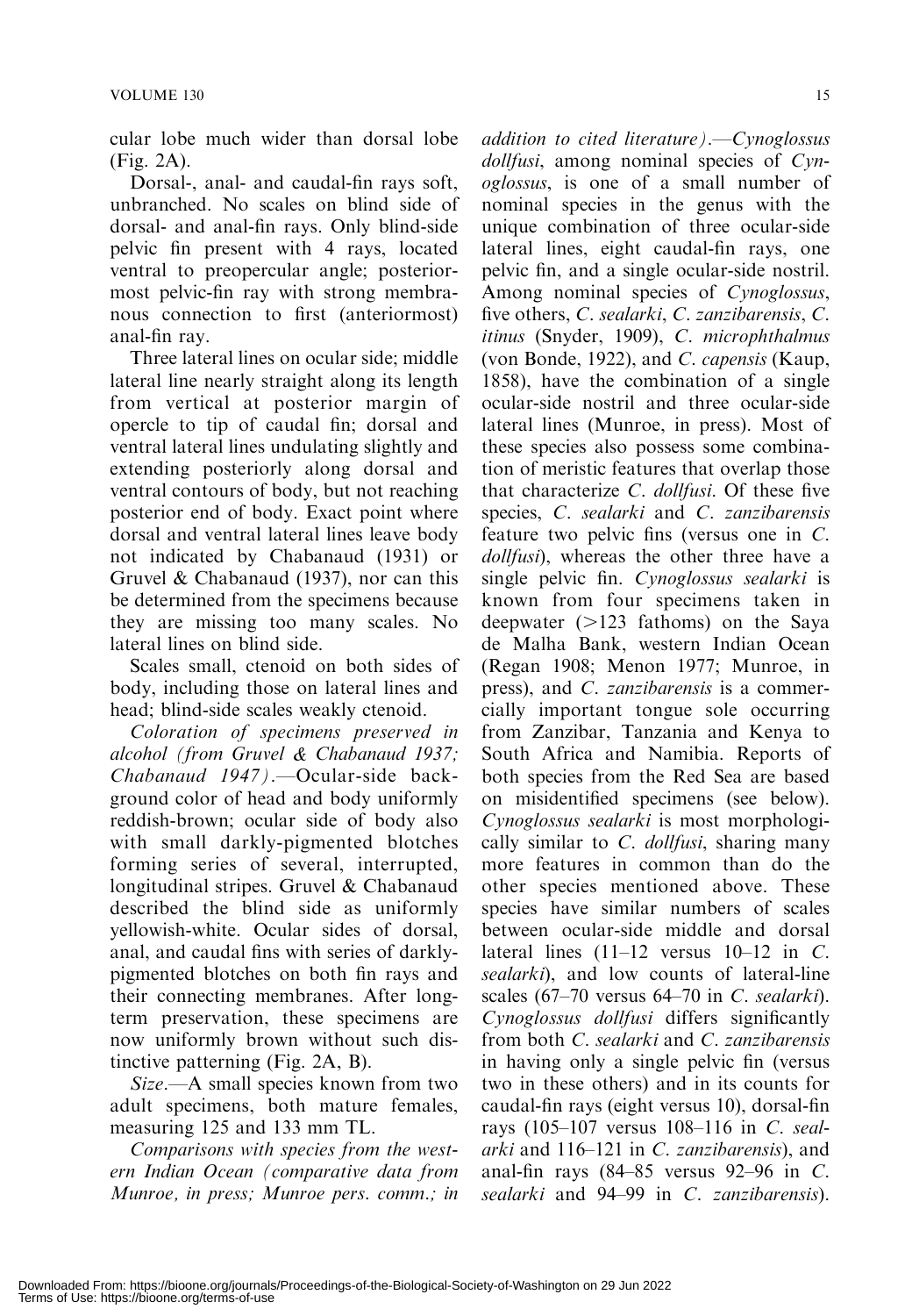Cynoglossus dollfusi also has a larger eye  $(ED 13-14\% \text{ of HL})$  versus that  $(ED 9-$ 13% of HL) in C. sealarki. Other nonoverlapping meristic features that differentiate C. dollfusi from C. zanzibarensis include counts of lateral-line scales (67–70 versus 72–76 in C. zanzibarensis) and number of scales between lateral lines (11–12 versus 13–15 in C. zanzibarensis). Cynoglossus dollfusi does not have scales on the blind side of its dorsal- and anal-fin rays, whereas both C. sealarki and C. zanzibarensis have scales on the blind side of their dorsal- and anal-fin rays. Both C. sealarki, with four syntypes measuring 165–180 mm SL (Munroe, in press), and C. zanzibarensis, which reaches to 320 mm SL, attain much larger sizes than that observed for C. dollfusi, which appears to be a small-sized species because the two known specimens, measuring only 116 and 124 mm SL, respectively, are both adult females (Chabanaud 1947).

Of the remaining species of Cynoglossus characterized in having a single ocular-side nostril, C. dollfusi differs from C. capensis (Namibia to KwaZulu-Natal) and C. microphthalmus (Natal, South Africa) in several features including: eight caudal-fin rays (versus 10), and in its lower counts of lateral-line scales (67–70 versus 79 and 86– 104 in *C. microphthalmus* and *C. capensis*, respectively).

Some features of C. dollfusi (three lateral lines, eight caudal-fin rays, one ocular-side nostril) are also reminiscent of characters found in C. itinus (coastal seas of Japan and Southeast Asia; Snyder 1909; Ochiai 1963; Menon 1977; Shen 1983, 1993; with some specimens collected in the western Indian Ocean also tentatively identified as this species by Munroe, in press). Cynoglossus dollfusi differs from C. *itinus* in having a lower count of lateralline scales (67–70 versus 71–78), and in having the longitudinal series of narrow, interrupted, pigmented blotches on the ocular side (according to Gruvel & Chabanaud 1937) that are absent in C. itinus.

Comparisons with other species (comparative data from Munroe unpubl., in addition to cited literature).—Cynoglossus praecisus Alcock, 1890 (from off India; considered synonym of C. brachycephalus Bleeker by Norman 1928) also has a single ocular-side nostril, but C. dollfusi differs from this species in having three versus two ocularside lateral lines, with the dorsal lateral line of C. praecisus incomplete, ending about mid-length of body and not exiting onto dorsal-fin rays). This nominal species also differs from C. dollfusi by its uniformly sepia-brown ocular-side pigmentation and higher count of dorsal-fin rays (112).

Two other species, C. maccullochi Norman, 1926 (east coast of Queensland, Australia) and C. nanhaiensis Wang et al., 2016 (South China Sea), have three ocular-side lateral lines, eight caudal-fin rays, and other similarities in meristic features to those observed in C. dollfusi. Cynoglossus dollfusi differs from both species in possessing only a single ocularside nostril (versus two ocular-side nostrils). Cynoglossus dollfusi may also differ in its color pattern from that of C. maccullochi. Cynoglossus dollfusi is reported as having small, darkly-pigmented blotches forming a series of several, interrupted, longitudinal stripes on the ocular side of the body (see Gruvel & Chabanaud 1937, Chabanaud 1947) versus some freckling and diffuse blotches present, but not forming conspicuous longitudinal stripes, in C. maccullochi. The dorsal, anal, and caudal fins of C. dollfusi were described as having a series of darklypigmented blotches on both fin rays and their connecting membranes, whereas the fin pigmentation is much lighter in color and most of the pigment is on the fin rays and less so on connecting membranes in C. maccullochi. More recently-collected specimens of *C. dollfusi* are needed to confirm if differences in color pattern are diagnostic for identifying these species.

Five other nominal species of Cynoglossus, including C. ochiaii Yokogawa et al.,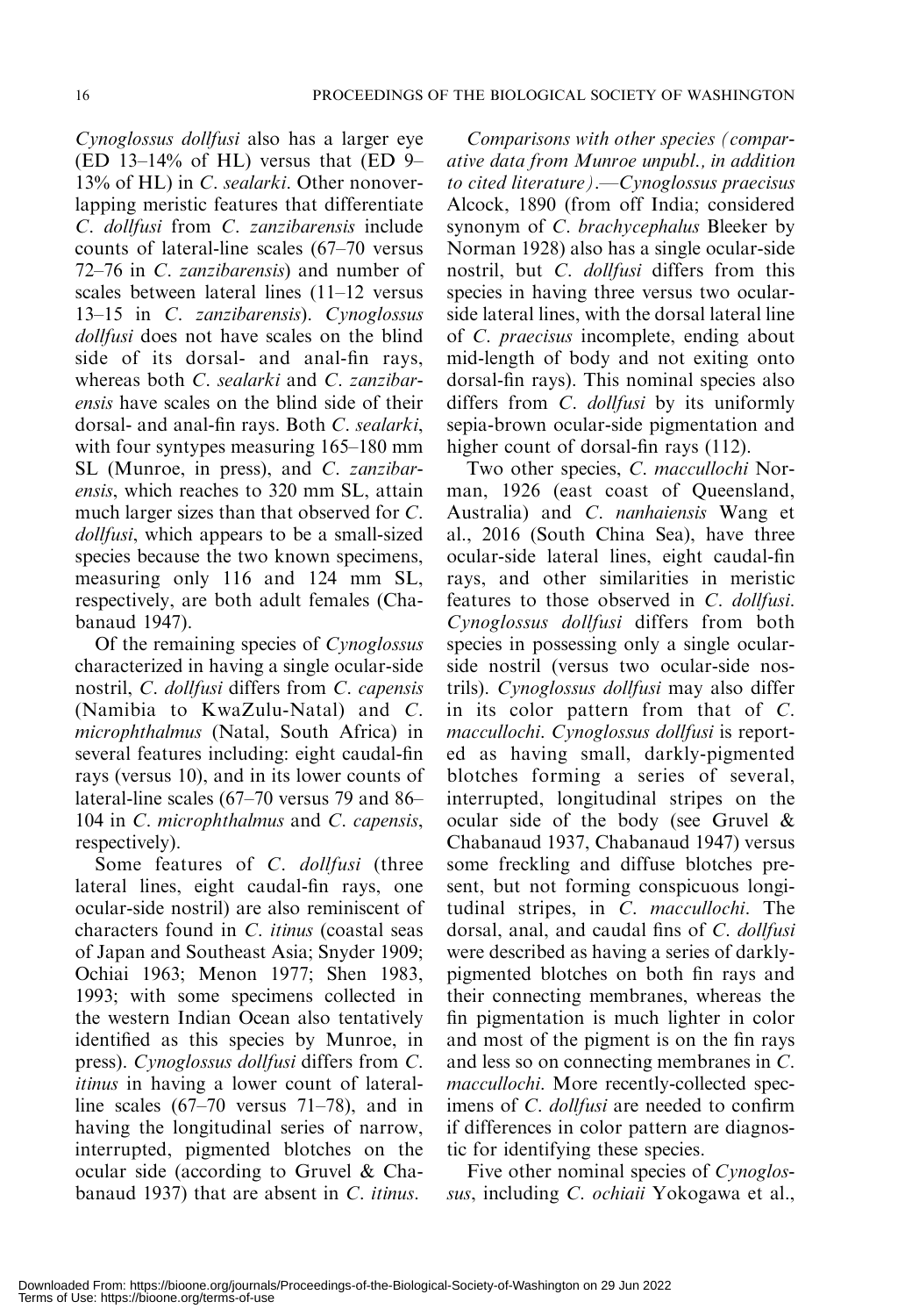2008 (off Japan and Taiwan), C. kopsii (Bleeker, 1851) (the Indo-Malay region), the nominal species, C. melanopterus Shen,  $1969<sup>1</sup>$  from Taiwan, C. carpenteri Alcock, 1889 from the Persian Gulf and off India (Menon 1977) and C. versicolor Alcock, 1890 from off India, share the combination of three ocular-side lateral lines and some morphometric and meristic features similar to those observed in C. *dollfusi*. Cynoglossus dollfusi differs significantly from all of these species in having one ocular-side nostril and eight caudal-fin rays (versus two ocular-side nostrils and 10 caudal-fin rays in these others). Cynoglossus dollfusi differs further from C. ochiaii in having interrupted longitudinal pigmented blotches on its ocular side (versus C. ochiaii with uniformly light- to dark-brown ocular-side coloration). Cynoglossus dollfusi also has a more slender body (BD 23.8–27.0% of SL) than that of C. ochiaii (27.9–32.2% of SL), and the diameter of its lower eye is also smaller (ED 14.0–14.3% of SL) than that (ED 13.4–16.5%,  $\bar{x}$ = 14.8% of HL) of most C. ochiaii. Cynoglossus dollfusi also differs from C. kopsii in having a long and continuous ventral lateral line (versus ventral lateral line absent or incomplete in C. kopsii), and C. dollfusi possesses more scales on the middle lateral line and in diagonal scale rows between dorsal and middle lateral lines (ca. 65–70 and 11–12 versus 55 and 9, respectively, in C. kopsii).

Three other nominal species also sharing features in common with those observed in C. dollfusi include C. brachycephalus (Bleeker, 1870) [regarded as a synonym of C. kopsii by Menon (1977)], C. versicolor [regarded as a synonym of C. kopsii by Menon (1977)], and C. sibogae Weber,

1913 [regarded as a synonym of C. brachycephalus (Bleeker, 1870) by Norman (1928), and as a synonym of C. kopsi by Menon (1977)]. Cynoglossus dollfusi differs from C. brachycephalus (western Pacific Ocean) in having three ocular-side lateral lines and 11–12 scales between middle and dorsal lateral lines (compared with two ocular-side lateral lines and eight scales rows between middle and dorsal lateral lines in C. brachycephalus). Also, the ocular-side pigmentation (reddish-brown with longitudinal series of pigmented blotches) of *C. dollfusi* is different from that of C. brachycephalus (brownish-green and diffused with small dark spots), and C. dollfusi has fewer anal-fin rays (85 versus 90) and more lateral-line scales (ca. 65–70 versus 60) compared with similar features found in C. brachycephalus.

Cynoglossus versicolor (off India and Thailand; Alcock 1890; Punpoka 1964) was originally described as having two lateral lines with 12 scales between them, and one ocular-side nostril. However, Norman (1928) re-examined the holotype and observed a second ocular-side nostril and an incomplete, third (ventral) lateral line on this specimen. Cynoglossus dollfusi differs from this nominal species in having one (versus two) ocular-side nostril, eight versus 10 caudal-fin rays, and slightly lower counts of dorsal-fin rays (105–107 versus 114) and lateral-line scales (ca. 65– 70 versus 74 in C. versicolor). The ocularside coloration of C. versicolor, described (Alcock 1890) as yellowish-brown and profusely marbled with dark brown, is also different than that reported for C. dollfusi by Gruvel & Chabanaud (1937).

Cynoglossus dollfusi differs from C. sibogae, a nominal species collected off Indonesia and recognized as valid by Li & Wang (1995) and Munroe (2000), in having three ocular-side lateral lines separated by 11–12 rows of scales, more (ca. 65–70) lateral-line scales, one ocular-side nostril, and eight caudal-fin rays (versus C. sibogae with two ocular-side lateral lines

 $1$  According to Eschmeyer et al. (2016), the specific epithet of this species is not valid due to homonymy with C. melanopterus (Bleeker, 1851). Also, C. melanopterus Shen was regarded as a synonym of C. nigropinnatus Ochiai, 1959 by Ochiai 1963, and as a synonym of C. kopsii by Menon (1977).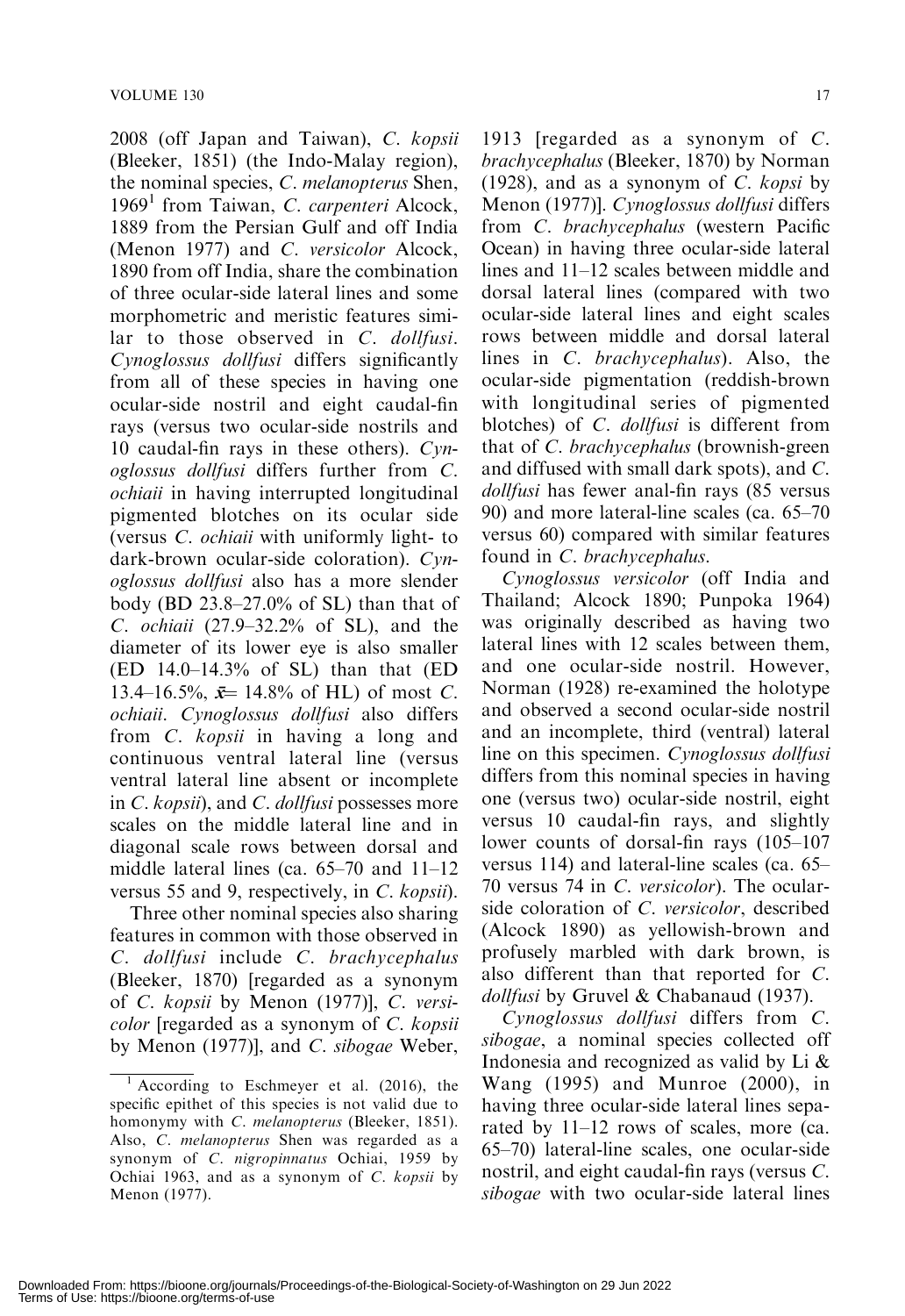separated by 10 scales, 60 lateral-line scales, two ocular-side nostrils, and 10 caudal-fin rays). Cynoglossus dollfusi has reddish-brown background pigmentation on the ocular side with longitudinal series of darker pigmented blotches, whereas that of C. sibogae is coffee-brown with darker, irregular spots on its scales.

Eight other nominal species of Cynoglossus share some combination of characters, such as numbers of ocular-side lateral lines and/or similar counts of caudal-fin rays, with those observed in C. dollfusi. These include: C. abbreviatus (Gray, 1834), C. acutirostris Norman, 1939, C. gracilis Günther, 1873 (including Areliscus hollandi Jordan & Metz, 1913 & C. microps Steindachner, 1897 as synonyms), C. microlepis (Bleeker, 1851), C. trigrammus Günther, 1862, and C. xiphoideus Günther, 1862. All of these species have much higher, and non-overlapping, meristic features compared with those of C. dollfusi, including numbers of dorsal-fin rays (114–137), anal–fin rays (90–108), total vertebrae (55–64), lateral-line scales (94–150), and scales between middle and dorsal lateral lines (17–26) (compare with values for *C. dollfusi* in Table 1).

Remarks.—Chabanaud (1931) described P. *dollfusi* based on a single specimen measuring 125 mm TL. This specimen was reported to have 106 dorsal-fin rays, 85 anal-fin rays, eight caudal-fin rays, 70 lateral-line scales, 12 scales between ''the two ocular-side lateral lines,'' a single ocular-side nostril, and two blind-side nostrils. No mention was made in this description regarding the number of pelvic fins possessed by this specimen; however, in his description of the genus Paraplagusia, Chabanaud indicated that members of this genus possessed only a single pelvic fin. Chabanaud further described P. dollfusi as having a wide and regularly rounded anterior margin of the head, with large, subcontiguous eyes separated from each other by a very narrow, scaly space whose width hardly exceeded one-sixth of the eye diameter. The eyes were described as being subequal in position with the anterior margin of the ventral eye slightly in front of a line through the center of the dorsal eye. Chabanaud also noted that no fringes appeared on the ocular-side lower lip. Although lacking a photograph or illustration, or a museum catalogue number, the specimen was, however, clearly identified as the 'Type' specimen of this species (Chabanaud 1931). Features of this holotype closely match those of the specimen catalogued as MNHN 1950–0077 (Fig. 2A; Table 1).

In the original description of *P. dollfusi*, Chabanaud (1931) never explicitly stated the actual number of lateral lines possessed by the type specimen, although he did make three statements strongly suggesting that the type specimen had two lateral lines (see Munroe & Kong 2016). In particular, he described this specimen as having 12 scales between ''the two lateral lines.'' We know definitely from the redescription provided by Chabanaud (1947) that the holotype has three ocular-side lateral lines. Based on recent observations of the holotype (MNHN 1950–0077), this feature is not readily apparent because it has lost many of its scales (Fig. 2A; Table 1).

The only descriptive information provided for the second, non-type specimen in Gruvel & Chabanaud (1937) are the following meristic features: 11 scales between the two lateral lines, 100 dorsal-fin rays, 84 anal-fin rays, four pelvic fin rays, and 67 lateral-line scales. From the illustration accompanying this report (herein reproduced as Fig. 1), it appears that the specimen has a single ocular-side nostril, one pelvic fin, and three ocular-side lateral lines. Information from Gruvel & Chabanaud (1937) and from Chabanaud (1947) confirms that this specimen has three lateral lines. Recent observation of the specimen (MNHN 1950–0078) reveals it has a single pelvic fin.

Gruvel & Chabanaud (1937) used the trinomial, Cynoglossus (Trulla) dollfusi,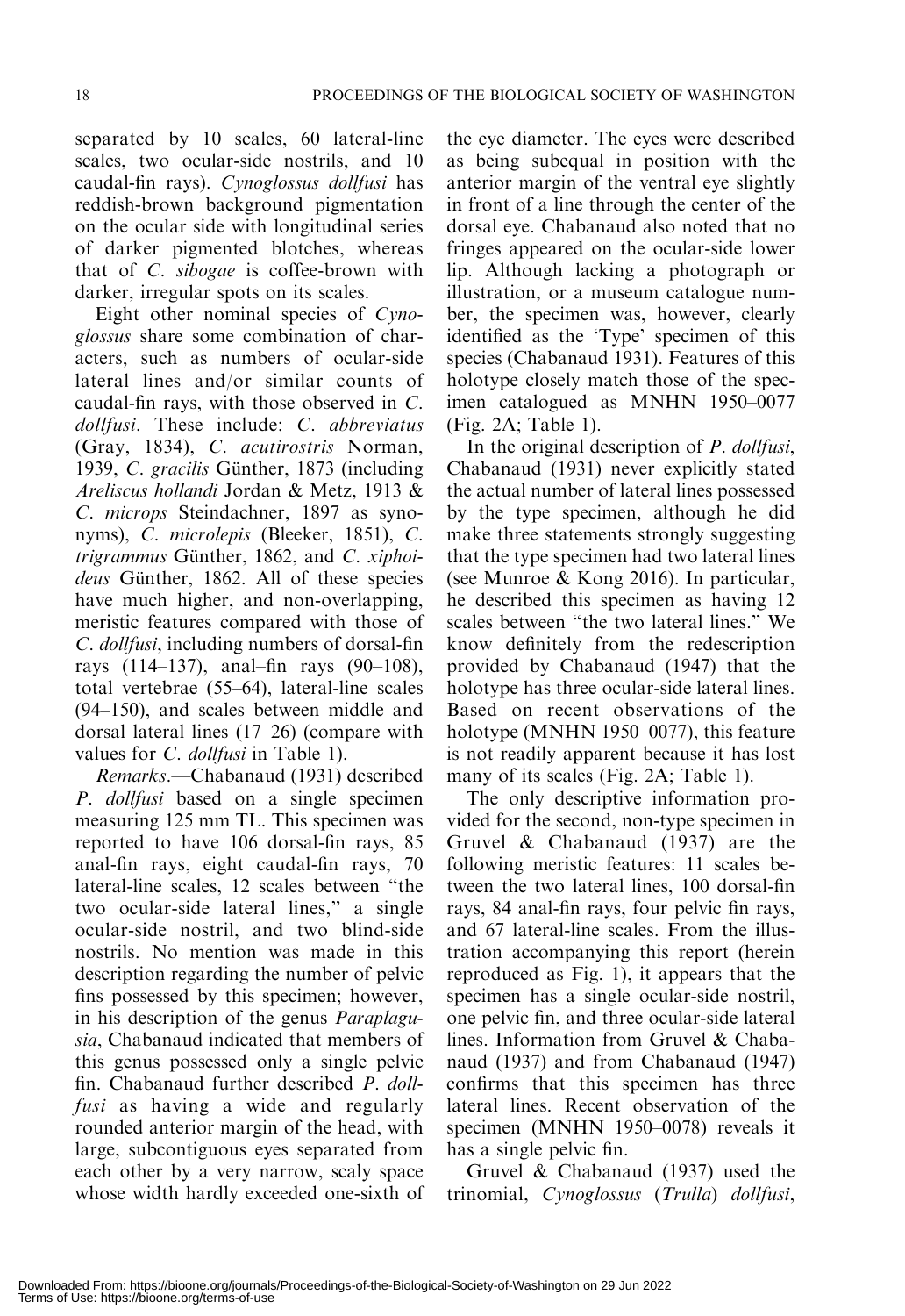when reporting on the second specimen, but they never explicitly stated that this trinomial was a replacement name for Paraplagusia dollfusi. Further complicating matters is that they never discussed Chabanaud's (1931) original paper. A confusing reference to this earlier paper does follow the trinomial they listed. Munroe & Kong (2016) detailed evidence that Gruvel & Chabanaud (1937) were reporting on a second specimen and that they (Gruvel & Chabanaud) used this trinomial to indicate their decision to reassign Paraplagusia dollfusi to Cynoglossus (Trulla).

These first papers on C. *dollfusi* were followed by two others wherein Chabanaud (1947, 1954) redescribed these two specimens as Cynoglossus sealarki Regan, 1908. In the first short paper, Chabanaud (1947) reported examining two female specimens (132 mm TL and 125 mm TL) commenting that both were collected by R. Ph. Dollfus in 1928, at Station XI, in the Gulf of Suez, Red Sea. Yet again, no catalogue numbers, illustrations or photographs were provided for these specimens. Each specimen was briefly described and only in the short (two sentences), final paragraph was it revealed that one of these specimens was the holotype of C. dollfusi, and that the second specimen was that reported by Gruvel & Chabanaud (1937). Chabanaud (1947) also noted in this work that these specimens represented the first recorded occurrences of C. sealarki in the Red Sea.

Chabanaud's (1947) redescription contains additional meristic data, morphometric features (Table 1) and coloration than that contained in the original description of *P. dollfusi* and in the report of Gruvel  $\&$ Chabanaud (1937). Most importantly, the redescription confirms that both specimens have three ocular-side lateral lines. Because these specimens had lost many of their scales, Chabanaud (1947) estimated lateral-line scale counts of 70 and 65 for the holotype of *C. dollfusi* and non-type specimen, respectively. These counts are similar to those reported in the original description and in Gruvel & Chabanaud (1937), respectively (see Table 1). In the redescription, the non-type specimen is also reported to have 11–12 scales between middle and dorsal lateral lines, which is consistent with the count (11) appearing in Gruvel & Chabanaud (1937). The holotype of C. dollfusi was estimated to have only 9 scales between the lateral lines. This scale count differs significantly from that (12) reported in the original description.

In Chabanaud's redescription, the holotype was reported to have 107 dorsal-fin rays, 85 anal-fin rays, and seven caudal-fin rays. Comparisons of counts for dorsaland anal-fin rays made in the original description and in the redescription are nearly identical for dorsal-fin rays, and are exactly the same for anal-fin rays (Table 1). However, counts for caudal-fin rays for the holotype of C. dollfusi are different. Chabanaud (1931) reported eight caudalfin rays for the holotype, and Gruvel  $\&$ Chabanaud (1937) did not report the number of caudal-fin rays for the second specimen. In Chabanaud (1947), he estimated that the holotype had seven caudalfin rays, and the non-type specimen had 8.

More recent examination (Table 1; Fig. 2A, B; and Díaz de Astarloa, person. comm.) of these two specimens reveals that both have lost many of their scales, especially the non-type specimen (MNHN 1950–0078). Only the holotype has enough scales remaining to be able to determine the number of lateral lines (3), and to estimate the number of lateral-line scales (ca. 71). Evident from the photograph of MNHN 1950–0077 (Fig. 2A), at least 11 scales are present between the middle and dorsal lateral lines. The non-type (Fig. 2B) has lost too many scales to accurately determine the number of lateral lines, number of scale rows between lateral lines, or the number of lateral-line scales. The non-type specimen has eight caudal-fin rays, in contrast, the caudal fin of the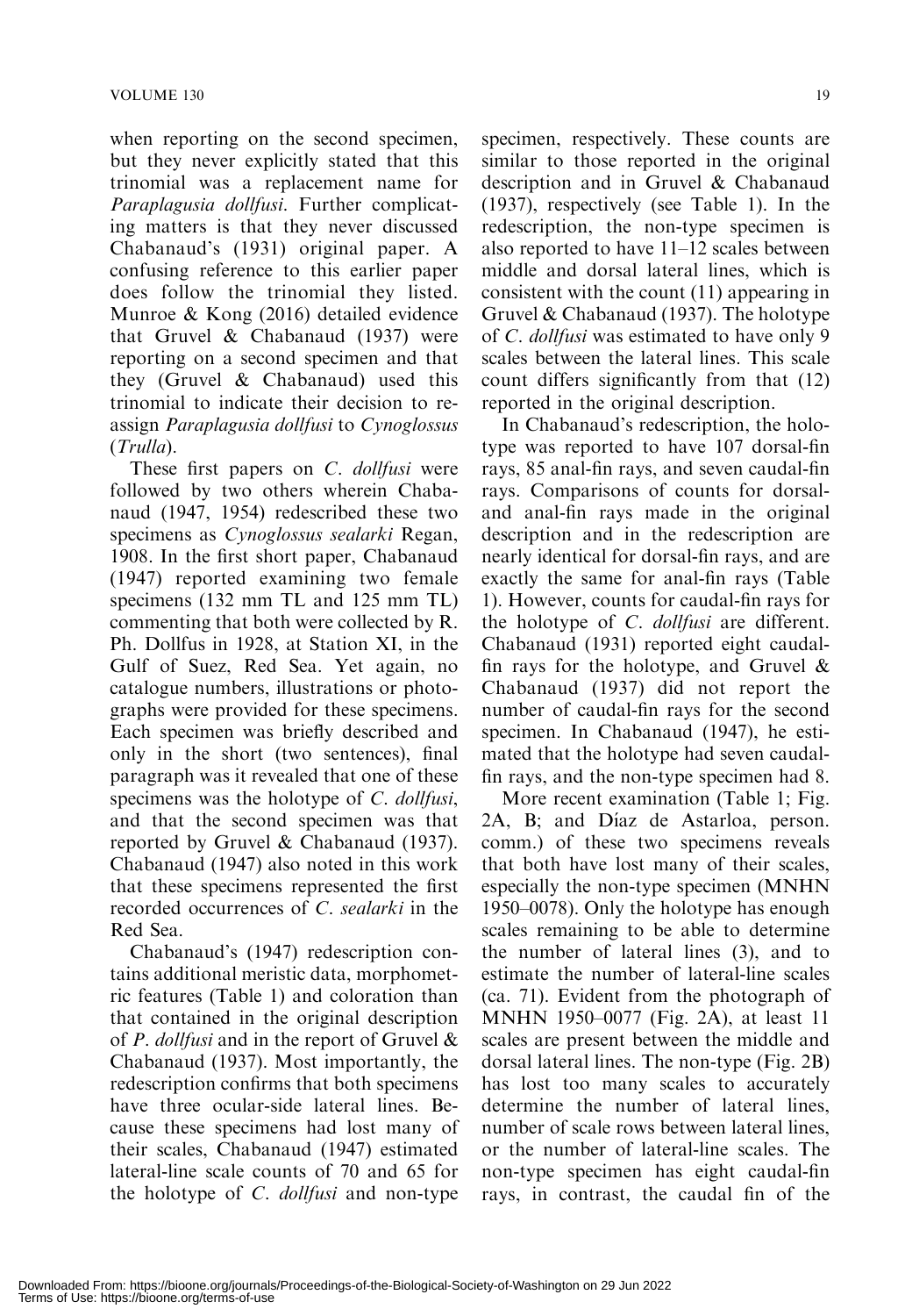holotype is damaged and the number of caudal-fin rays cannot be accurately determined. Both specimens have a single pelvic fin with four fin rays.

Information reported by Chabanaud (1947) regarding capture location of the second specimen of C. dollfusi, as well as the total lengths he listed for the holotype and the second specimen, are both incorrect. Sizes reported for the two specimens are reversed. According to Chabanaud (1931), the holotype of C. dollfusi is 125 mm TL; Gruvel & Chabanaud (1937) reported that their specimen measured 133 mm TL. Additionally, and contrary to Chabanaud (1947), the holotype of C. dollfusi was the only one of these two specimens collected in the Gulf of Suez, the other was taken in the entrance to the Suez Canal (see Gruvel & Chabanaud 1937).

Chabanaud (1947) provided no justification as to why he concluded that his nominal species, C. dollfusi, was a junior subjective synonym of C. sealarki Regan, 1908. In a later paper, Chabanaud (1954) reported on the species of Cynoglossus known from the Red Sea in which he included C. sealarki among six species known from this area. Again he noted, this time in a footnote, that Paraplagusia dollfusi Chabanaud, 1931 was the same species as C. *dollfusi* from Gruvel & Chabanaud 1937.

Cynoglossus sealarki is known from four specimens taken in deepwater on the Saya de Malha Bank, western Indian Ocean (Regan 1908; Menon 1977; Munroe, in press), approximately 4900 km distance from the capture location of Chabanaud's specimens. From the comparisons section above, it is evident that C. dollfusi shares many features in common with C. sealarki, including: a single (anterior) ocular-side nostril; three ocular-side lateral lines; 11– 12 scales between ocular-side middle and dorsal lateral lines; and C. sealarki also has a low count (65–70) for scales in the middle lateral line. These species differ in that C. sealarki has two pelvic fins, whereas C.

dollfusi has only a single pelvic fin, although this feature is not mentioned in the various papers that examined these species (Regan 1908, Chabanaud 1931; Gruvel & Chabanaud 1937; Chabanaud 1947). Even in his 1947 paper where he reidentified the two specimens of C. dollfusi as C. sealarki, Chabanaud never mentioned that both specimens have only a single pelvic fin.

Two years later, Chabanaud (1949a) authored another paper noting that a small number of species of Cynoglossus, including C. sealarki, have an ocular-side pelvic fin in addition to the blind-side pelvic fin. Chabanaud based his conclusions about *C. sealarki* on four specimens included in his summary. No catalogue numbers were provided for the specimens he included, so it is unknown what specimens he examined, but it seems likely that these were the four syntypes of C. sealarki. Curiously, the two specimens of C. dollfusi that Chabanaud (1947) had reidentified as C. sealarki, and which do not have an ocular-side pelvic fin, were not among those discussed in that study.

Based on descriptions and information contained within the four papers discussed above, it cannot be determined whether the holotype and the second specimen of C. dollfusi have an ocular-side pelvic fin. However, examination of MNHN 1950– 0077 and MNHN 1950–0078 reveals that both specimens do not have an ocular-side pelvic fin (Díaz de Astarloa, pers. comm.).

Discussion.—Following the description of C. dollfusi by Chabanaud, considerable confusion surrounded the concept of this species. Due to taxonomic re-assignments based on misidentification of specimens, unorthodox taxonomic procedures, and ambiguous writing, the taxonomic status and geographic distribution of four other nominal species of tongue soles, C. sealarki, C. zanzibarensis, C. cleopatridis and C. lingua, became entangled in the nomenclatural and taxonomic history of C. dollfusi. For example, purported Red Sea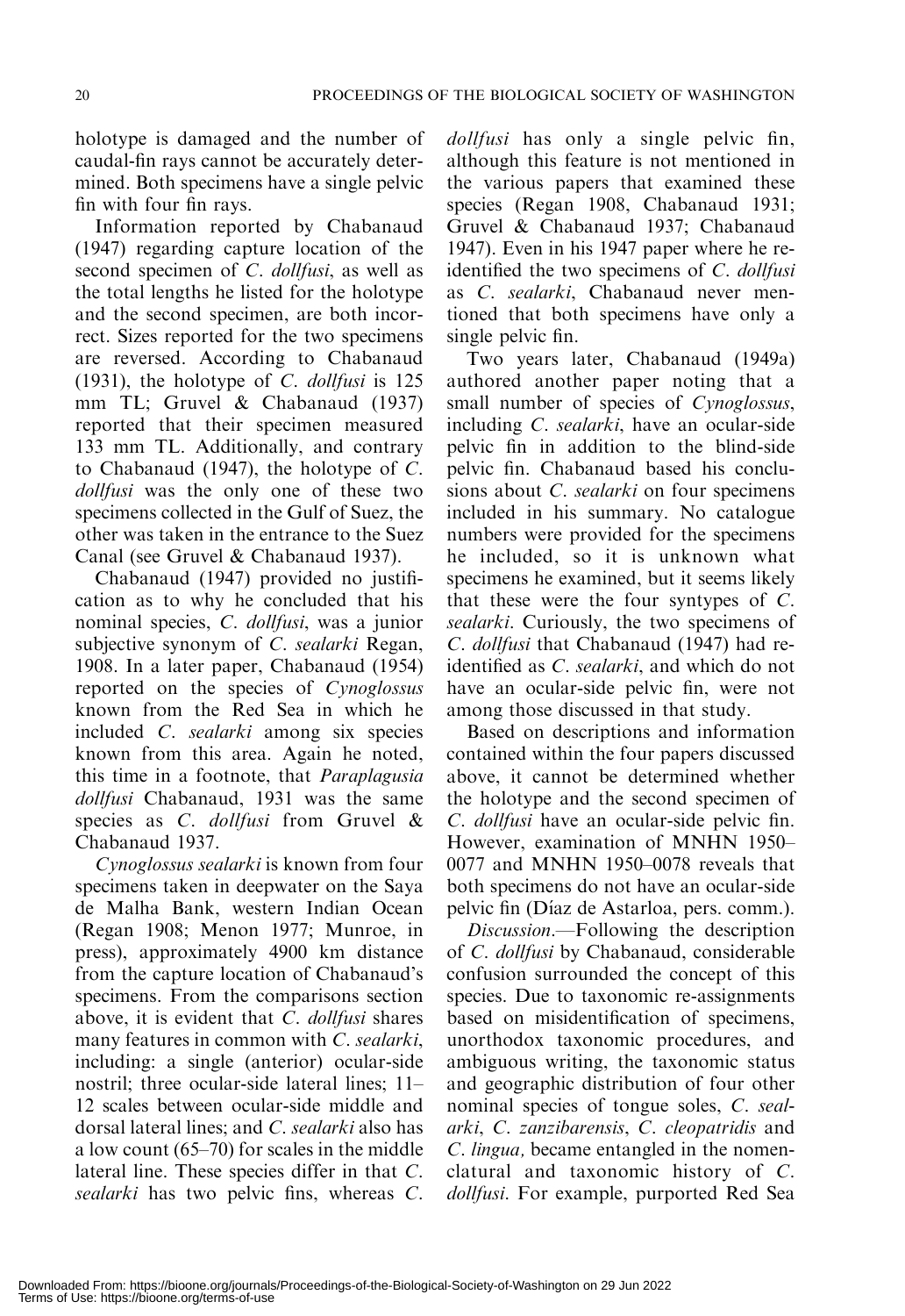occurrences of C. sealarki and C. zanzibarensis are based on misidentifications of the two specimens of C. dollfusi. In contrast, purported occurrence in the Red Sea of C. lingua is based on a specimen misidentified by Gruvel & Chabanaud (1937) as C. lingua, and which later became the holotype of C. cleopatridis. A profound complication regarding the species concept of C. dollfusi happened with Menon's (1977) taxonomic decisions that erroneously placed this misidentified specimen into the synonymy of C. dollfusi and with his erroneous proposal that C. cleopatridis Chabanaud, 1949 was the junior subjective synonym of C. dollfusi (Chabanaud, 1931). The following sections provide detailed discussion regarding the validity of conclusions of previous authors in their treatment of C. dollfusi (Chabanaud, 1931).

Chabanaud's (1931) species concept of Paraplagusia dollfusi.—In the paper describing *P. dollfusi*, Chabanaud (1931) also provided a brief description of the genus Paraplagusia Bleeker, 1865 wherein he modified the concept of the genus from that of Bleeker. Among external morphological features that he included as diagnostic that are in agreement with those of Bleeker (1865) were: the possession of a prolonged rostral hook; a single ocularside nostril; eight caudal-fin rays; presence of more than one lateral line on the ocular side; and absence of a lateral line on the blind side of the body. One important defining character shared by all members of Paraplagusia, which is notably absent from the list of characters presented in Chabanaud's (1931) redescription, is the presence of labial papillae (fringes) on the ocular-side lips. This feature has long been recognized as a distinctive character for species now assigned to *Paraplagusia* (Günther 1862, Bleeker 1865, Norman 1928, Ochiai 1963, Menon 1980), and in contemporary studies (Chapleau 1988, Chapleau et al. 1991, Chapleau & Renaud 1993, Munroe 2001, Munroe, in press) is

one of the synapomorphies defining this genus. By excluding labial papillae on the ocular-side lips, Chabanaud, whether intentional or not, modified the concept of the genus Paraplagusia Bleeker to accommodate P. dollfusi.

Using this modified definition of Paraplagusia, Chabanaud (1931) then concluded that he had a new species, which he described as P. dollfusi. As discussed above, Chabanaud did not explicitly state the actual number of lateral lines, but included three statements strongly suggesting that the type specimen had two lateral lines. Firstly, he described this specimen as having 12 scales between "the two lateral lines (emphasis mine).'' The definite article "the" suggests that this specimen had only two lateral lines. Secondly, Chabanaud distinguished his new species from *P*. bilineata (Bloch, 1787) and P. blochi (Bleeker, 1851) [now referred to as P. bleekeri Kottelat, 2013], two species that feature two ocular-side lateral lines. And, thirdly, following these comparisons, Chabanaud then compared *P. dollfusi* with two other nominal species, P. macrocephala Bleeker, 1865 and P. guttata (Macleay, 1878). He noted that P. macrocephala could easily be distinguished from P. dollfusi in possessing a lateral line on the blind side, whereas *P. guttata* possesses three ocular-side lateral lines. This latter statement again implies that he thought the type of P. dollfusi had only two lateral lines. Nowhere in the original description of P. dollfusi did Chabanaud compare his nominal species with any species assigned to other genera or subgenera of the Cynoglossinae.

In contrast to conclusions regarding his generic placement of P. dollfusi, Chabanaud (1931) noted that it had a short rostral hook and that there were no labial papillae on the ocular-side lower lip (also evident in Fig. 2A). These two important characters distinguish species of Cynoglossus from those of *Paraplagusia* (Günther 1862, Bleeker 1865, Norman 1928, Menon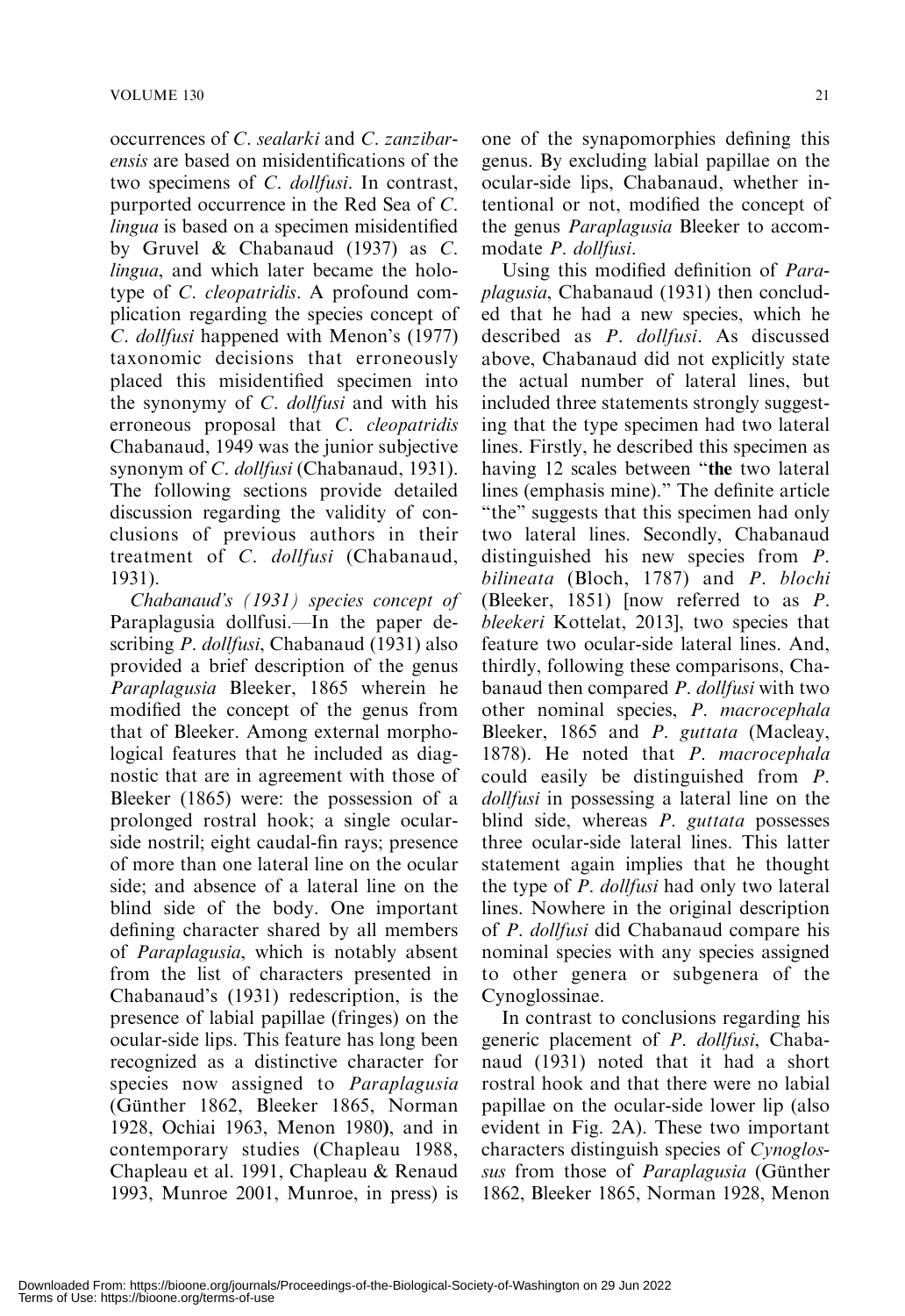# 1977, 1980, Chapleau 1988). Because C. dollfusi possesses a short rostral hook and does not have labial papillae on its ocularside lower lip, the correct placement of this species is in *Cynoglossus*.

Gruvel & Chabanaud's (1937) concept of Cynoglossus dollfusi.—In Gruvel & Chabanaud's paper on the fishes of the Suez Canal (1937:8), they provide a brief description of a tongue sole, Cynoglossus (Trulla) Dollfusi [sic] Chabanaud. Since the name Cynoglossus (Trulla) dollfusi doesn't appear in Chabanaud (1931), nor does it appear in any of the other Chabanaud literature cited in Gruvel & Chabanaud (1937), its occurrence in this 1937 publication represents first use of this combination. No explanation is provided in Gruvel & Chabanaud (1937) concerning their reasons this particular trinomial was chosen. Nevertheless, apparent in the account is that these authors are referring to Paraplagusia dollfusi (see detailed discussion in Munroe & Kong 2016). Further evidence that they refer to a previously described species is also provided in a footnote where Gruvel & Chabanaud (1937) mention that the pigmentation had been omitted in the description of this species. This is confirmed by examining the original description of P. dollfusi.

This specimen measured 133 mm TL, and the only descriptive information provided was the following meristic features: 11 scales between ''the two lateral lines,'' 100 dorsal-fin rays, 84 anal-fin rays, 4 pelvic-fin rays, and 67 lateral-line scales. From the illustration (reproduced herein as Fig. 1), it appears that only one ocularside nostril is present.

Notably absent from their description are the following important diagnostic features helpful in identifying species of cynoglossine tongue soles: a count of caudal-fin rays, numbers of ocular-side nostrils and pelvic fins, whether labial papillae were present or absent on the lower lip, and the lack of any morphometric data. Gruvel & Chabanaud did provide a brief description of the specimen's coloration, as well as a black and white illustration of the specimen, possibly indicating that it had three ocular-side lateral lines (see Fig. 1). However, they are unclear in how many ocular-side lateral lines this specimen possessed. Nothing in the descriptive account of Cynoglossus (Trulla) dollfusi clarifies this question, as again, these authors report the number of scales ''between the two lateral lines (emphasis mine),'' implying the specimen had only two lateral lines. The accompanying illustration of this specimen (see Fig. 1) depicts three longitudinal lines where lateral lines typically are located on species of Cynoglossus. That these lines are indeed lateral lines cannot be determined with confidence because the illustration is not adequate to make this determination.<sup>2</sup> The two lines that overlie the dorsal- and analfin pterygiophores could equally indicate flexure points between epaxial and hypaxial musculature and musculature of the dorsal- and anal-fin pterygiophores, respectively.

Both in the original description (Chabanaud 1931) and in the description of the second specimen by Gruvel & Chabanaud (1937), ambiguity exists regarding the number of lateral lines present on C. dollfusi. The text of both articles implies the species has two lateral lines, however, in Gruvel & Chabanaud (1937) the illustration (Fig. 1) of the second specimen is confusing as it possibly indicates this specimen may have three lateral lines. This conflict prevents drawing definitive conclusions from these literature accounts regarding the number of lateral lines (2 or 3) present on these two specimens of C. dollfusi.

Munroe & Kong (2016) provided detailed evidence to show that only a single species is represented by the names, Para-

 $2$  Even Chabanaud (1947), in a footnote of a paper redescribing this specimen, commented that the quality of this illustration is sub-standard.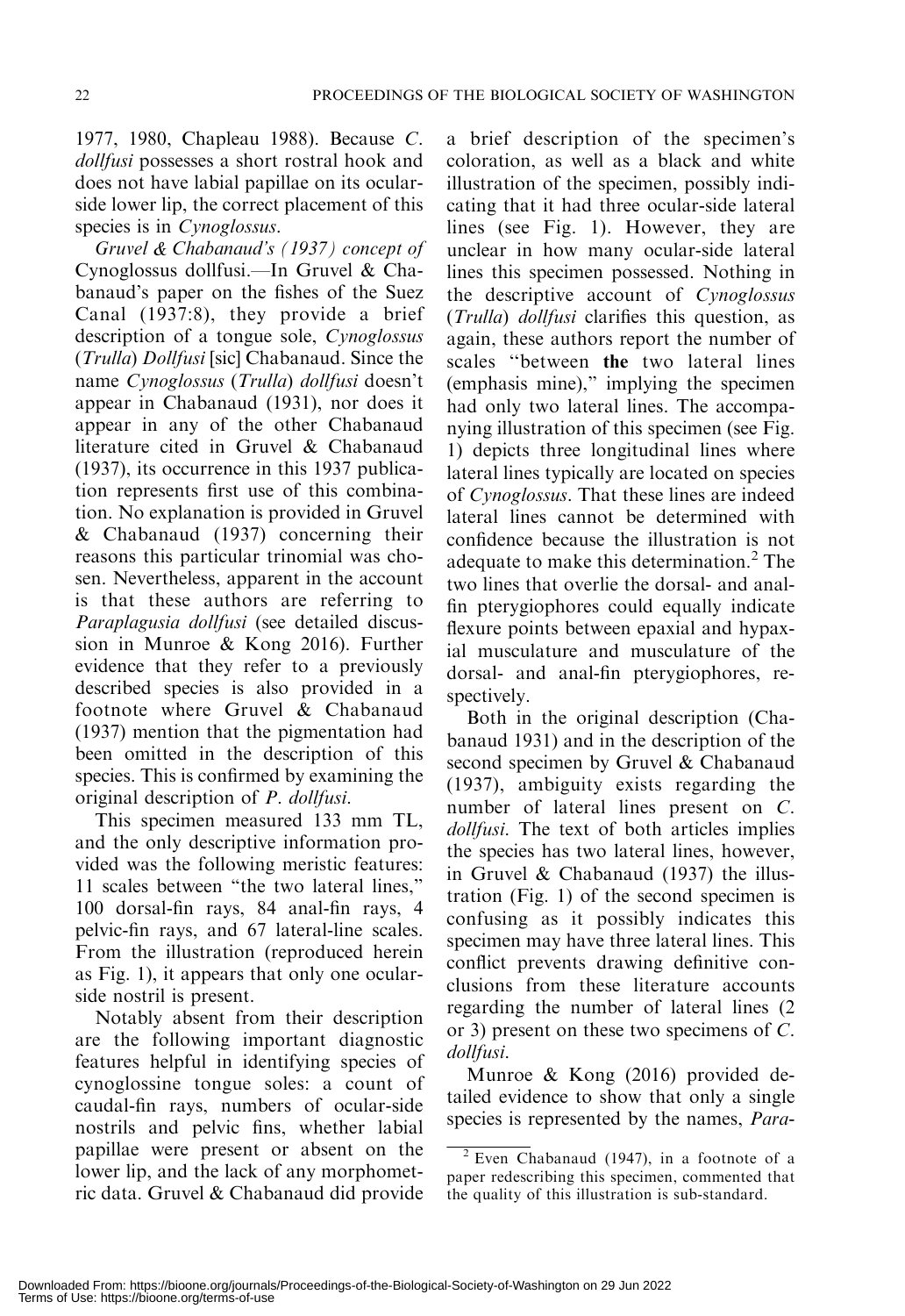plagusia dollfusi and Cynoglossus (Trulla) dollfusi. This information, although not clearly indicated in Gruvel & Chabanaud (1937), was available (though never highlighted or discussed in detail) in brief comments made in the later publications of Chabanaud (1947, 1954), wherein he redescribed the specimens referenced by these names and indicated that these specimens were conspecifics. Information in Chabanaud (1947, 1954) and discussion in Munroe & Kong (2016) resolved questions concerning how many species were described in Chabanaud (1931) and Gruvel & Chabanaud (1937).

Hypothesis that Cynoglossus sealarki Regan is the senior synonym of C. dollfusi (Chabanaud).—In 1947, Chabanaud authored a short paper reporting on Cynoglossus sealarki Regan, 1908 new to the Red Sea. Likely, due to shared similarities, Chabanaud regarded C. sealarki and C.  $d$ ollfusi as conspecifics, with  $C$ . sealarki having priority. However, C. dollfusi differs significantly from C. sealarki in several important aspects. Most notably, as reported by Chabanaud (1947), the two specimens of *C. dollfusi* have seven and eight caudal-fin rays, respectively, whereas C. sealarki has 10 caudal-fin rays (Regan 1908, Menon 1977, Munroe, in press). Comparisons of these species also reveal that C. dollfusi has lower counts for dorsaland anal-fin rays, lacks scales on the blind side of the dorsal- and anal-fin rays, and has a larger eye compared to similar features of C. sealarki. Cynoglossus dollfusi is also a smaller species (see more detailed information in comparison section above). Considering the morphological differences between Chabanaud's (1947) specimens of C. dollfusi and those of C. sealarki, it is evident that two distinct species are represented by these specimens. Therefore, Chabanaud's hypothesis that C. dollfusi is conspecific with C. sealarki is rejected.

Hypothesis that two distinct nominal species were described in Chabanaud (1931) and Gruvel & Chabanaud (1937).—Fowler (1956) was first to propose that two species were represented in the accounts of Paraplagusia dollfusi in Chabanaud (1931) and Cynoglossus (Trulla) dollfusi in Gruvel & Chabanaud (1937). In his account of P. dollfusi, Fowler based his brief redescription on the original description provided by Chabanaud (1931). Fowler proposed that this nominal species had two lateral lines (''scales between 2 lateral lines''), similar wording to that first appearing in the original description of P. dollfusi. Additionally, Fowler also compared this nominal species only with *P. bilineata* (Bloch), a species featuring two lateral lines.

In his description of what he considered to be a valid species, Trulla dollfusi  $(=\frac{C}{V}$  Cynoglossus (Trulla) dollfusi), Fowler (1956) specifically mentions that he did not examine this specimen, but based his conclusions on the description and figures in Gruvel & Chabanaud (1937). Fowler's concept, then, of this purported nominal species, *Trulla dollfusi*, is the same as that presented in Gruvel & Chabanaud (1937) for Cynoglossus (Trulla) dollfusi. Other authors (Dor 1984; Desoutter et al. 2001) also thought two species were described in Chabanaud (1931) and Gruvel & Chabanaud (1937).

Fowler (1956) appeared unaware of the two papers by Chabanaud (1947, 1954) in which Chabanaud not only regarded *P*. dollfusi to be conspecific with C. dollfusi, but where he also considered his nominal species, *P. dollfusi*, as the junior subjective synonym of C. sealarki. Fowler neither references these Chabanaud papers in either of the synonymies he constructed for these nominal taxa or in discussions appearing in his accounts for these two species; nor does he list C. sealarki among cynoglossid tonguefishes occurring in the Red Sea and Southern Arabian Gulf.

Munroe & Kong (2016) discussed in detail the evidence proving that only one species of tongue sole is represented by the names Paraplagusia dollfusi and Cynoglossus (Trulla) dollfusi. Therefore, the hypoth-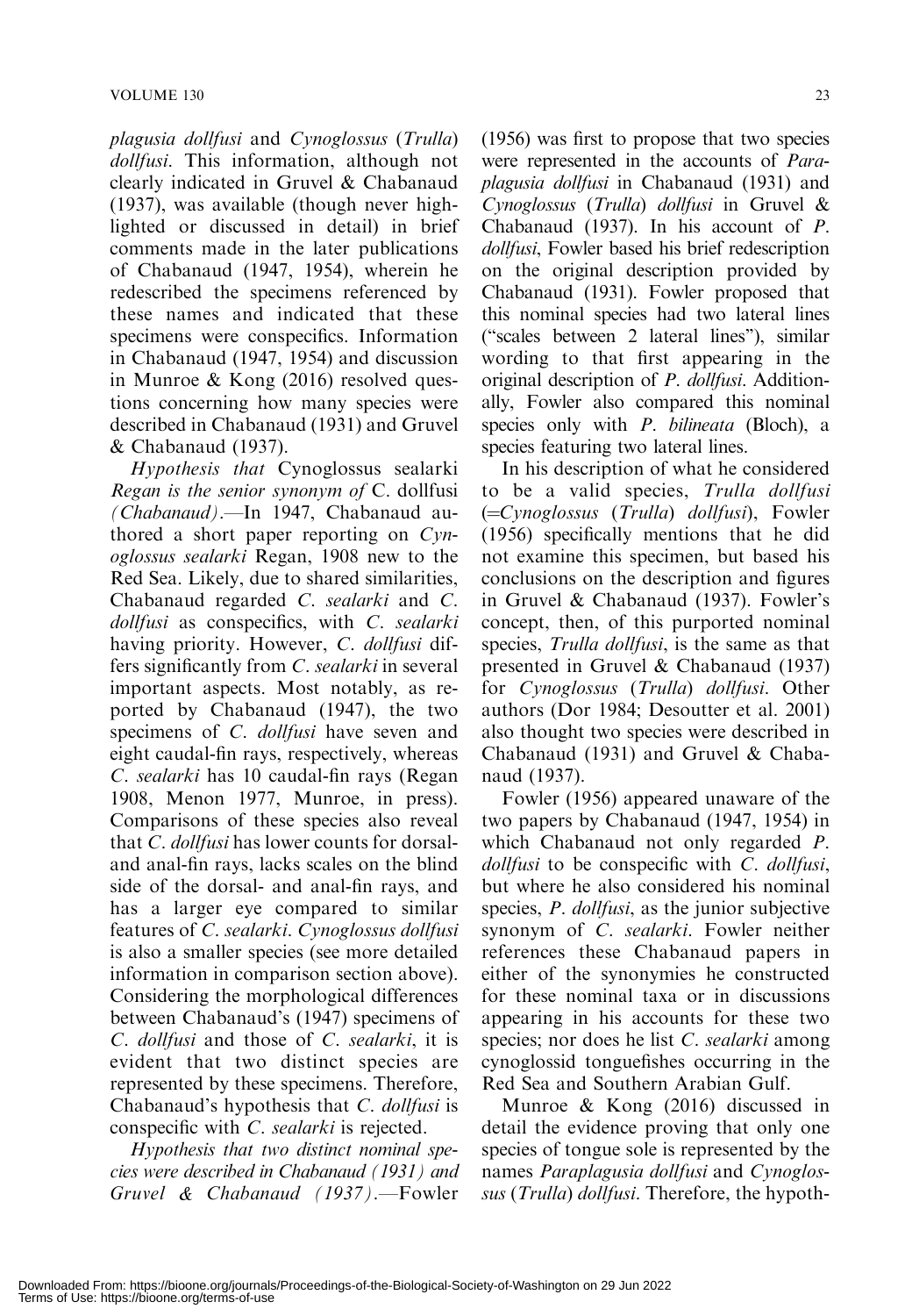esis proposed by Fowler (1956) and others (Desoutter et al. 2001) that a second species had been described in Gruvel & Chabanaud (1937) is rejected.

Hypothesis that Cynoglossus cleopatridis Chabanaud, 1949 is a junior synonym of C. dollfusi (Chabanaud, 1931).— The next taxonomic work to consider C. dollfusi (Chabanaud) is Menon (1977) in his global revision of the genus Cynoglossus. Menon (1977) further complicated issues regarding the nomenclature and definition of the nominal species, Paraplagusia dollfusi, with two decisions that significantly impacted the species concept of C. dollfusi (Chabanaud). The first of these was to regard C. cleopatridis Chabanaud, 1949 as a junior subjective synonym of C. dollfusi. The second occurred when he based his redescription of C. dollfusi (Chabanaud) on data taken almost entirely (except for count of caudal-fin rays) from the holotype of C. cleopatridis.

Cynoglossus cleopatridis (Fig. 2C) is a nominal species described by Chabanaud (1949b) from a single specimen (MNHN 1949–24) collected in the Gulf of Suez by R. Dollfus in 1928. Desoutter et al. (2001) listed the capture location as Station 11  $(28°49'N, 32°44'E, 25–30 m depth)$ . This appears to be the same capture location as that of the holotype of C. dollfusi. Prior to its capture, the specimen that later became the holotype of C. cleopatridis had lost its caudal fin and had the posterior end of the body regenerated after this injury. Chabanaud (1949b) indicated in the original description of C. cleopatridis that because the holotype was damaged, counts for some meristic features (lateralline scales, dorsal-fin rays, anal-fin rays) had to be approximated, while data for other important diagnostic features (number of caudal-fin rays and total vertebrae) were unavailable (see Table 2). He also acknowledged that other morphometric features traditionally expressed as proportions of standard length could only be approximated. Yet again, no figure or photograph accompanied this description.

In a short paper published the following year, Chabanaud (1950) redescribed the holotype of *C. cleopatridis*, providing some additional information to that presented in his original description (Table 2). Most of the redescription is basically the same information as that in the original description, except that now Chabanaud provides the sex and maturity stage of the specimen (female, immature), reports the Standard Length as a non-approximated value, and, accordingly, also reports morphometric features, expressed as proportions of the Standard Length, as non-approximated values (Table 2). Additionally, the count for dorsal-fin rays (115) is not approximated, whereas the count for anal-fin rays  $(87 + 2?)$  is still approximated. Again, no figure of the holotype accompanies this redescription.

In his treatment of the nominal species, C. dollfusi (Chabanaud, 1931), Menon's (1977) concept of this species becomes even more convoluted than that appearing in earlier studies. Menon reports information from the two earliest papers (Chabanaud 1931, Gruvel & Chabanaud 1937), but Menon's information is replete with mistakes and misinterpretations. For example, he lists (p. 55) the type locality for P. dollfusi as the Suez Canal, but Chabanaud (1931) listed capture of the type specimen in the Gulf of Suez. Menon incorrectly stated that Gruvel & Chabanaud (1937) redescribed C. dollfusi based on the type specimen despite indications in Gruvel & Chabanaud (1937) that they were reporting additional information from a second specimen of the species. Menon focused attention only on the nontype specimen reported in Gruvel & Chabanaud (1937), and largely ignored information about the holotype in Chabanaud (1931). It is inexplicable why Menon failed to report or discuss any of the data for the holotype of C. dollfusi, which was easily available.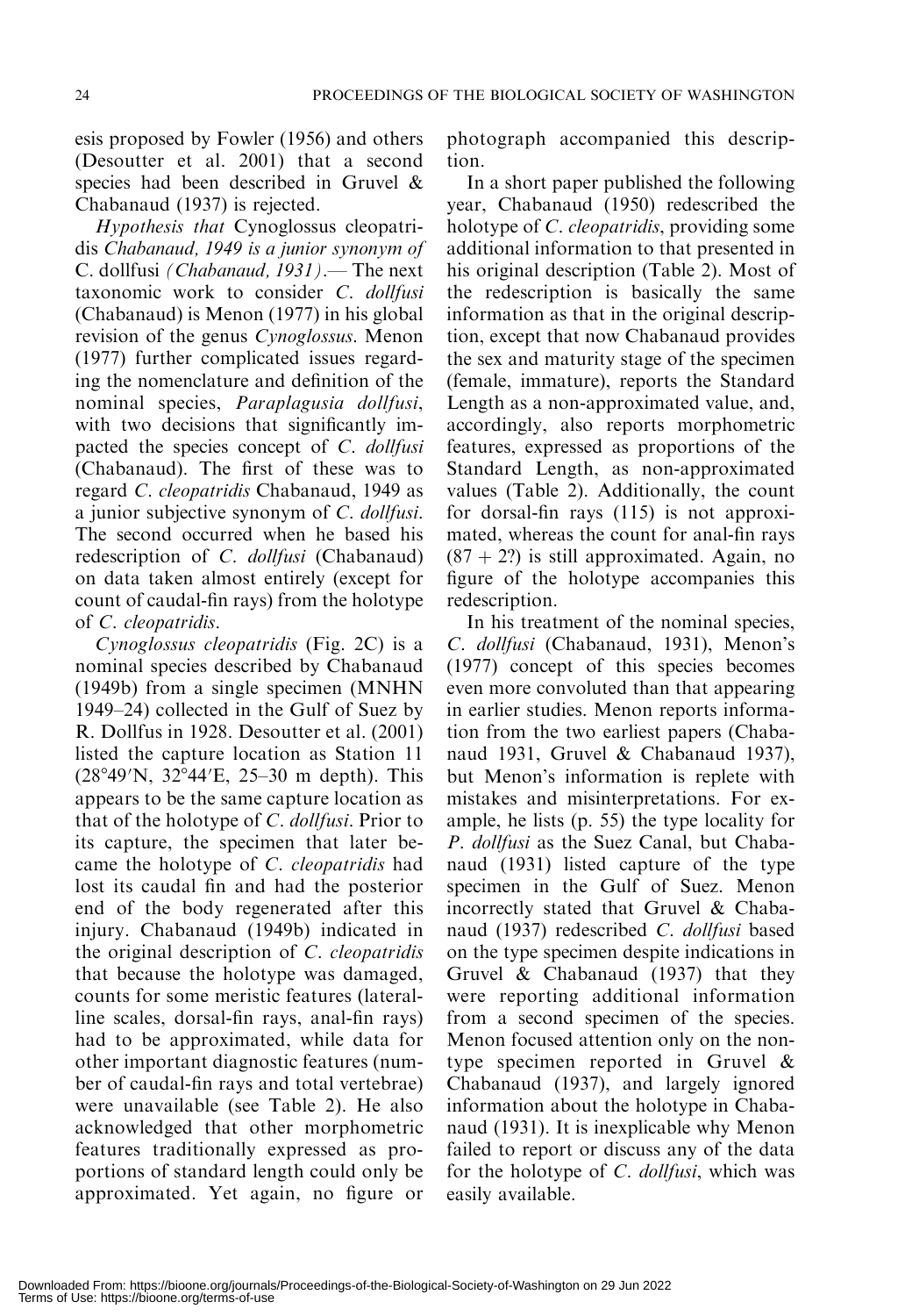Table 2.—Selected meristic and morphometric features for a specimen from the Red Sea identified as Cynoglossus lingua by Gruvel & Chabanaud (1937), for the holotype (MNHN 1949-24) of C. cleopatridis (based on Chabanaud 1949b, 1950), and for specimens of C. lingua Hamilton (based on Menon 1977). Abbreviations defined in text.  $NA = not available$ ; dashes indicate data not reported.

| Character          | "C. lingua" Red Sea<br>specimen identified by<br>Gruvel and Chabanaud (1937) | C. cleopatridis<br>holotype<br>Chabanaud (1949b) | C. cleopatridis<br>holotype<br>Chabanaud (1950) | C. cleopatridis<br>holotype<br>this study | C. lingua<br>(after Menon 1977) |
|--------------------|------------------------------------------------------------------------------|--------------------------------------------------|-------------------------------------------------|-------------------------------------------|---------------------------------|
| SL.                | ca. 132                                                                      | ca. 132                                          | 132                                             |                                           | 214-345                         |
| Dorsal-fin rays    | $115+$                                                                       | $115+$                                           | 115                                             | ca. 115                                   | 126-138                         |
| Anal-fin rays      | $85+$                                                                        | $85+$                                            | $87(+2?)$                                       | $88+$                                     | 97-114                          |
| Caudal-fin rays    | NA                                                                           | <b>NA</b>                                        | NA                                              | <b>NA</b>                                 | 10                              |
| Pelvic-fin rays    |                                                                              |                                                  | 4                                               | 4                                         | 4                               |
| Vertebrae          |                                                                              |                                                  |                                                 | ca. 56                                    | 57-66                           |
| LL scales          | $72+$                                                                        | $70+$                                            | 78                                              |                                           | $90 - 101$                      |
| Pelvic fins        |                                                                              |                                                  |                                                 |                                           |                                 |
| Scales between LLs | 12                                                                           | 12                                               | 12                                              | 12                                        | $11 - 12$                       |
| OS nostrils        | $\mathfrak{D}$                                                               | 2                                                | $\mathfrak{D}$                                  | 2                                         | $\mathfrak{D}$                  |
| OS LL              | $\mathcal{D}$                                                                | $\mathfrak{D}$                                   | $\mathfrak{D}$                                  | $\mathfrak{D}$                            | $\mathcal{D}_{\mathcal{L}}$     |
| BD (percent SL)    | ca. 24                                                                       | ca. 24                                           | 21                                              |                                           | $17.2 - 21.7$                   |
| HL (percent SL)    | ca. 18                                                                       | ca. 18                                           | 17                                              |                                           | 21.2-25.8                       |
| ED (percent HL)    | 12                                                                           | 12                                               | 12                                              |                                           | $5.3 - 8.5$                     |
| OS scale type      |                                                                              | ctenoid                                          | ctenoid                                         | ctenoid                                   | ctenoid                         |
| BS scale type      |                                                                              | cycloid                                          | cycloid                                         | cycloid                                   | cycloid                         |
| LL scale type      |                                                                              |                                                  | ctenoid                                         | ctenoid                                   | cycloid                         |

Information in Menon (1977) about the second specimen of C. dollfusi, reported in Gruvel & Chabanaud (1937), is also incorrect. He incorrectly listed the length of this specimen as 33 mm TL (likely a typographical error as the actual length reported in the description is 133 mm TL). Menon indicated that Chabanaud reported that C. dollfusi had 3 lateral lines, but Menon doesn't provide any supporting evidence to document how he arrived at this conclusion. Contrary to this conclusion by Menon, and as stated above, neither Chabanaud (1931) nor Gruvel & Chabanaud (1937) explicitly state the number of lateral lines for these specimens. The figure in Gruvel & Chabanaud (1937) was discussed in Munroe & Kong (2016; and discussion above) as difficult to definitely conclude that these lines are lateral lines.

Menon (1977) also missed Chabanaud's later papers (1947, 1954), wherein Chabanaud synonymized C. dollfusi with C. sealarki. In Menon's study, C. dollfusi is not listed in the synonymy for C. sealarki,

nor does he mention C. sealarki anywhere in his redescription of C. dollfusi.

Why Menon was so convinced that the two nominal species, C. dollfusi and C. cleopatridis, were synonyms, and why he chose in his redescription of C. dollfusi not to use most of the available information contained in the original description of the holotype, or that in Gruvel & Chabanaud (1937), is unknown. Apparently, Menon believed that his redescription of C. dollfusi, based mostly on information from the damaged holotype of C. cleopatridis, adequately represented the species described by Chabanaud (1931). To the contrary, the impact of Menon's actions was to change the species concept of C. dollfusi from that originally conceived by Chabanaud to that mostly incorporating the features of C. cleopatridis. Other authors (Dor 1984, Goren & Dor 1994) followed Menon's conclusions and also included C. cleopatridis in synonymies of C. (Trulla) dollfusi in their checklists of the fishes from the Red Sea, whereas Desoutter et al. (2001:331) reserved their decision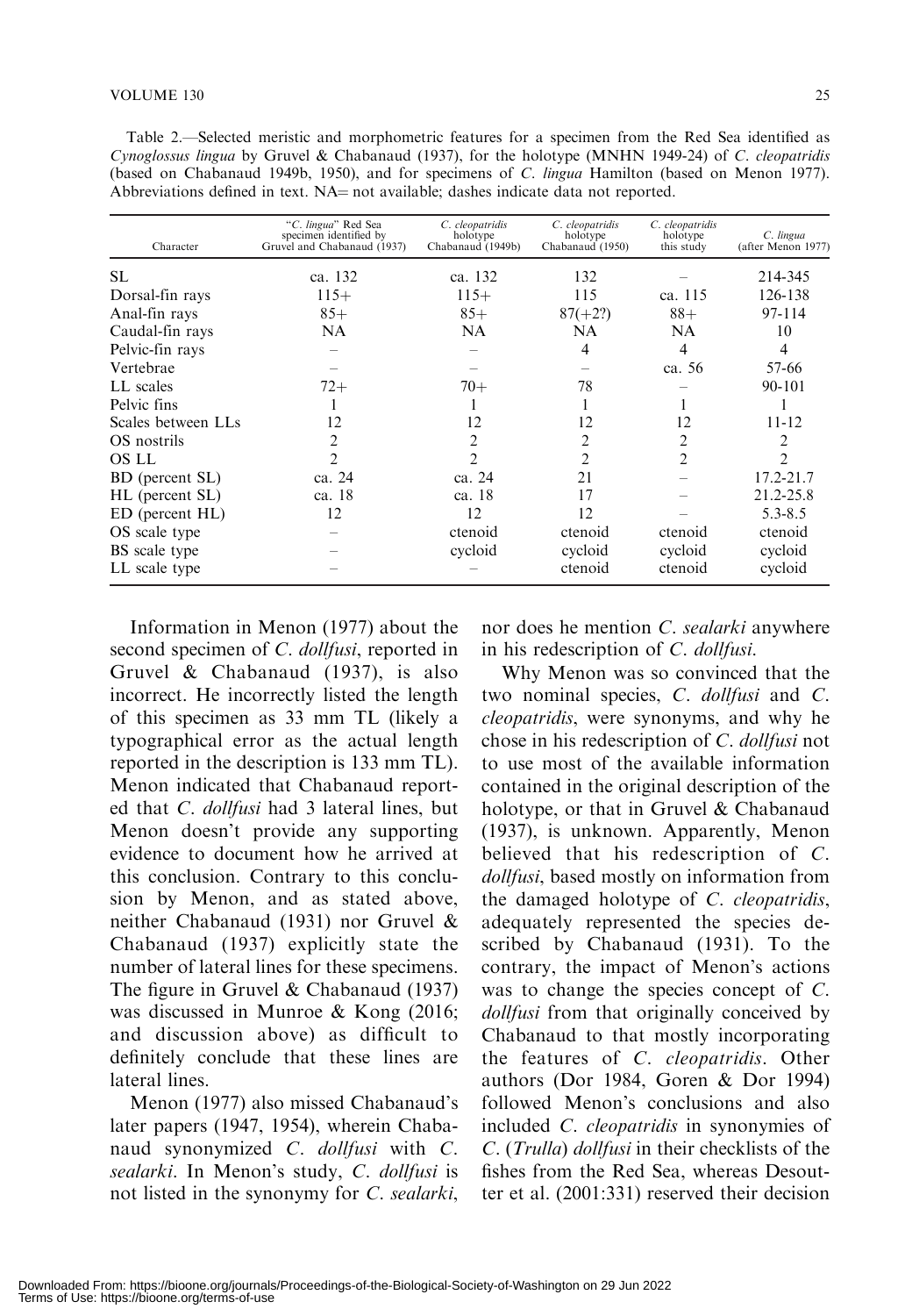on the status of C. cleopatridis pending results of a generic revision of Cynoglossus. Citing Desoutter et al. (2001), Eschmeyer et al. (2016) also reported that the status of this nominal species was uncertain and had been confused with ''the two taxa named dollfusi" by Chabanaud.

Menon likely concluded that C. cleopatridis was a synonym of  $C$ . dollfusi because, as he states, he examined the holotype of C. cleopatridis and ''found it to conform well in all respects, including the number of scales between the upper and middle lateral lines, with the description of C. dollfusi except for the absence of any trace of the ventral lateral line on the ocular side.'' Menon believed that the number of ocular-side lateral lines was too variable within a species to be a reliable character to distinguish species in the genus, so he regarded the differences in the number of lateral lines between the holotype of C. dollfusi (3 lateral lines) and the holotype of C. cleopatridis (2 lateral lines) as unimportant to diagnose these as distinct species. Instead, Menon placed undue emphasis on the number of scale rows between the middle and dorsal lateral lines as one of the most important diagnostic characters for differentiating nominal species of Cynoglossus. Thus, similarities in scale rows between lateral lines (11–12 versus 12) in C. dollfusi and C. cleopatridis and his over-weighted reliance on this feature were the most important reasons Menon concluded these two nominal taxa were the same species.

When other features of these two nominal species are compared more closely, this similarity in scale counts between lateral lines is only one of a few meristic features they share. Menon reported that the holotype of C. cleopatridis has 70 scales in the lateral line, which is the same as that reported for the holotype of C. dollfusi (Table 1). However, Chabanaud (1949b) had noted earlier that the number of lateral-line scales in the holotype of C. cleopatridis could only be approximated

(estimated at  $70+$ ) because the caudal region of the body had been regenerated and many ''normal'' scales had been replaced by smaller scales. My examination of the holotype of C. cleopatridis indicated approximately  $68 +$  scales present in the midlateral line anterior to the regenerated caudal region. Thus, any similarity between these two nominal species in counts of lateral-line scales may only be an artifact caused by damage to the caudal region of the holotype of C. cleopatridis. Likely, scale counts for C. cleopatridis will range higher than this when additional (and undamaged) specimens are found.

The only meristic data that Menon reported in his redescription of C. *dollfusi* that is based on an actual specimen of C. dollfusi is his count of eight caudal-fin rays. This is consistent with counts reported by Chabanaud (1931, 1947). Menon's count for caudal-fin rays for C. dollfusi had to be based on the original description of Paraplagusia dollfusi by Chabanaud. Since Menon did not cite the Chabanaud (1947) redescription of the holotype, this count could not have come from that source. Nor could this count have been based on the descriptive account of C. cleopatridis, because the holotype lacks a caudal fin (Chabanaud 1949b, 1950; Table 2); the number of caudal-fin rays for C. cleopatridis is unknown.

Despite lacking information for number of caudal-fin rays, an important diagnostic character for distinguishing members of the genus Cynoglossus, C. cleopatridis can easily be diagnosed from C. *dollfusi* in having 2 (versus 3) ocular-side lateral lines, two ocular-side nostrils (versus one in C. dollfusi), and in having higher counts of dorsal-fin rays  $(115 + \text{versus } 100 - 106 \text{ in } C$ . dollfusi). These differences were all ignored by Menon (1977) in his decision to consider these two nominal species as synonyms. Based on these substantial differences, the hypothesis proposed by Menon (1977) that *C. dollfusi* (Chabanaud,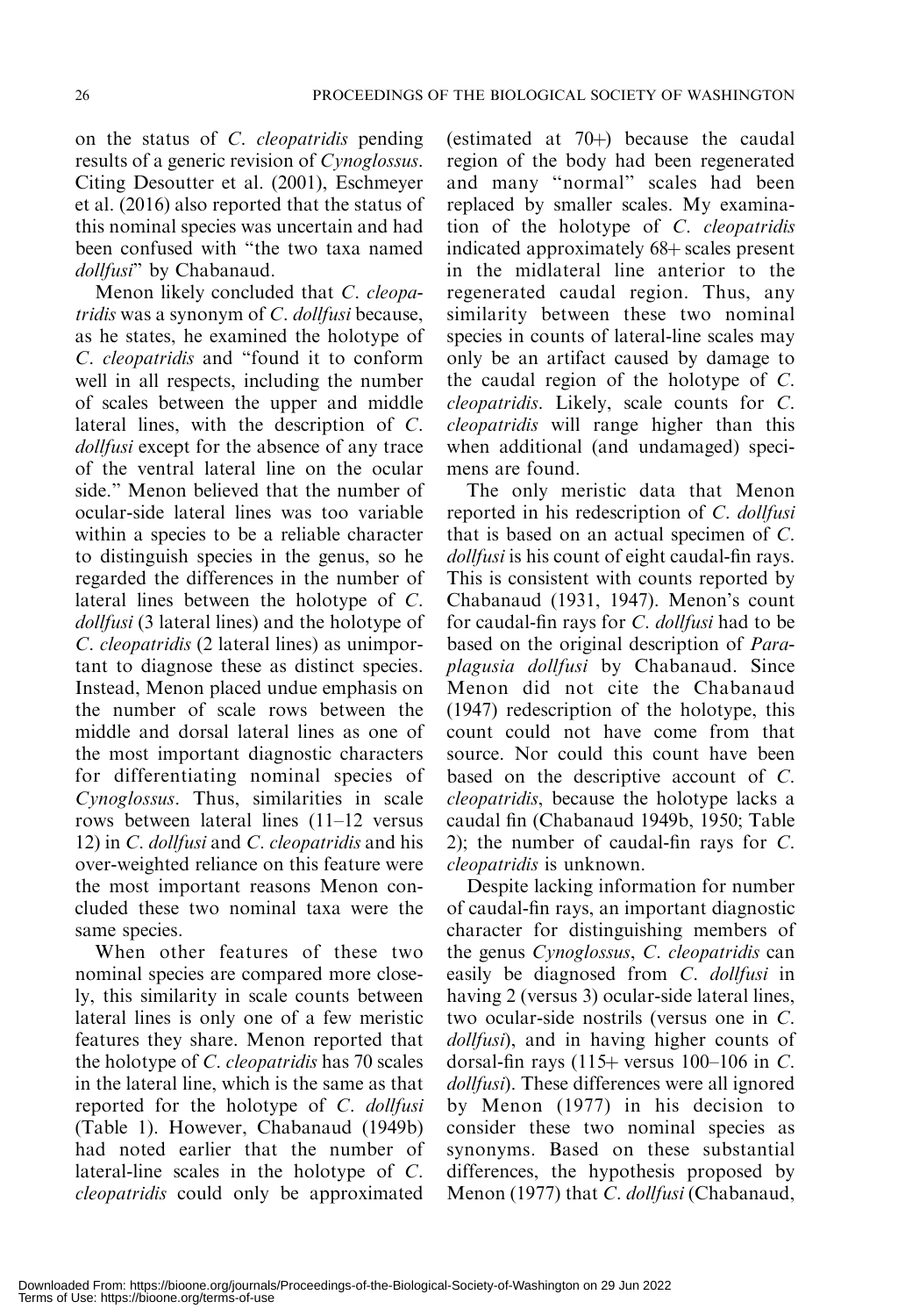

Fig. 3. Ocular-side view of a specimen of Cynoglossus lingua Hamilton reproduced from Gruvel & Chabanaud (1937).

1931) is the senior synonym of C. cleopatridis Chabanaud, 1949 is rejected.

The validity of the record of Cynoglossus lingua from the Red Sea.—In their paper on the fishes of the Suez Canal, Gruvel & Chabanaud (1937) provided a brief description of a damaged specimen (no catalogue number provided) measuring approximately 135 mm TL that had been collected by Dollfus in the Suez Canal. Only incomplete meristic and morphometric information could be attained from this specimen. Despite the limitations of a damaged specimen, Gruvel & Chabanaud nevertheless determined that the specimen they examined was C. lingua. Accompanying their description is a figure of a specimen of C. lingua (herein reproduced as Fig. 3). However, this figure was not that of their damaged tongue sole from the Red Sea collected by Dollfus, rather, it is a drawing of a specimen modified from an illustration appearing in an earlier work by Francis Day (source not specified, but see discussion below).

Not only did Gruvel & Chabanaud identify their specimen as C. lingua, they further noted that their specimen was different enough from C. lingua of other regions to suggest that it may represent a subspecies distinct from these other populations. This statement has relevance to another taxonomic decision made by Chabanaud about this specimen in his later studies (1949b, 1950; see below).

Other studies have reported widespread distribution for *C. lingua*, ranging from the Malay Archipelago, Thailand, Viet Nam, to the seas and estuaries of India and Pakistan (records summarized in Menon 1977). The study by Gruvel & Chabanaud (1937) represents the basis for the first record of C. lingua from the Red Sea, and this specimen is the only voucher from the

Red Sea. Other studies and online databases listing a Red Sea record for C. lingua based on Gruvel & Chabanaud (1937) include that of Chabanaud (1939) in his world checklist of flatfishes, and later in his list of tongue soles known from the Red Sea (Chabanaud 1954). Fowler (1956) and Dor (1984) also listed a Red Sea record for C. lingua based on Gruvel & Chabanaud (1937), as did Goren & Dor (1994) and Golani & Bogorodsky (2010) in later checklists of fishes from the Red Sea. Munroe (2001), in his account for C. lingua, also listed the Red Sea as part of the geographic distribution of this species based on the record originally appearing in Gruvel & Chabanaud (1937). The Catalogue of Fishes (Eschmeyer et al. 2016) and FishBase (Froese & Pauly 2016) list C. lingua from the Red Sea based on Dor (1984) and Munroe (2001). Important to note is that none of the studies published after Gruvel & Chabanaud (1937) ever included additional specimens of C. lingua. Therefore, all reports of C. *lingua* from the Red Sea are based on that single specimen identified by Gruvel & Chabanaud (1937).

Unfortunately, the specimen vouchering this Red Sea record for C. lingua had been thought lost for several decades after it was first reported. No lot containing this specimen was included among tonguefishes catalogued at MNHN under the name C. lingua. None of the authors subsequent to Gruvel & Chabanaud (1937), except for Chabanaud (1939), appear to have actually examined this specimen. All reports were based solely on the single previously published source of information.

In his revision of Cynoglossus, Menon (1977) also listed Gruvel & Chabanaud's report (1937) for this specimen, but not as C. lingua. Rather, he placed this citation in the synonymy he constructed for C. dollfusi. Menon did not comment or discuss his reasons to support this deci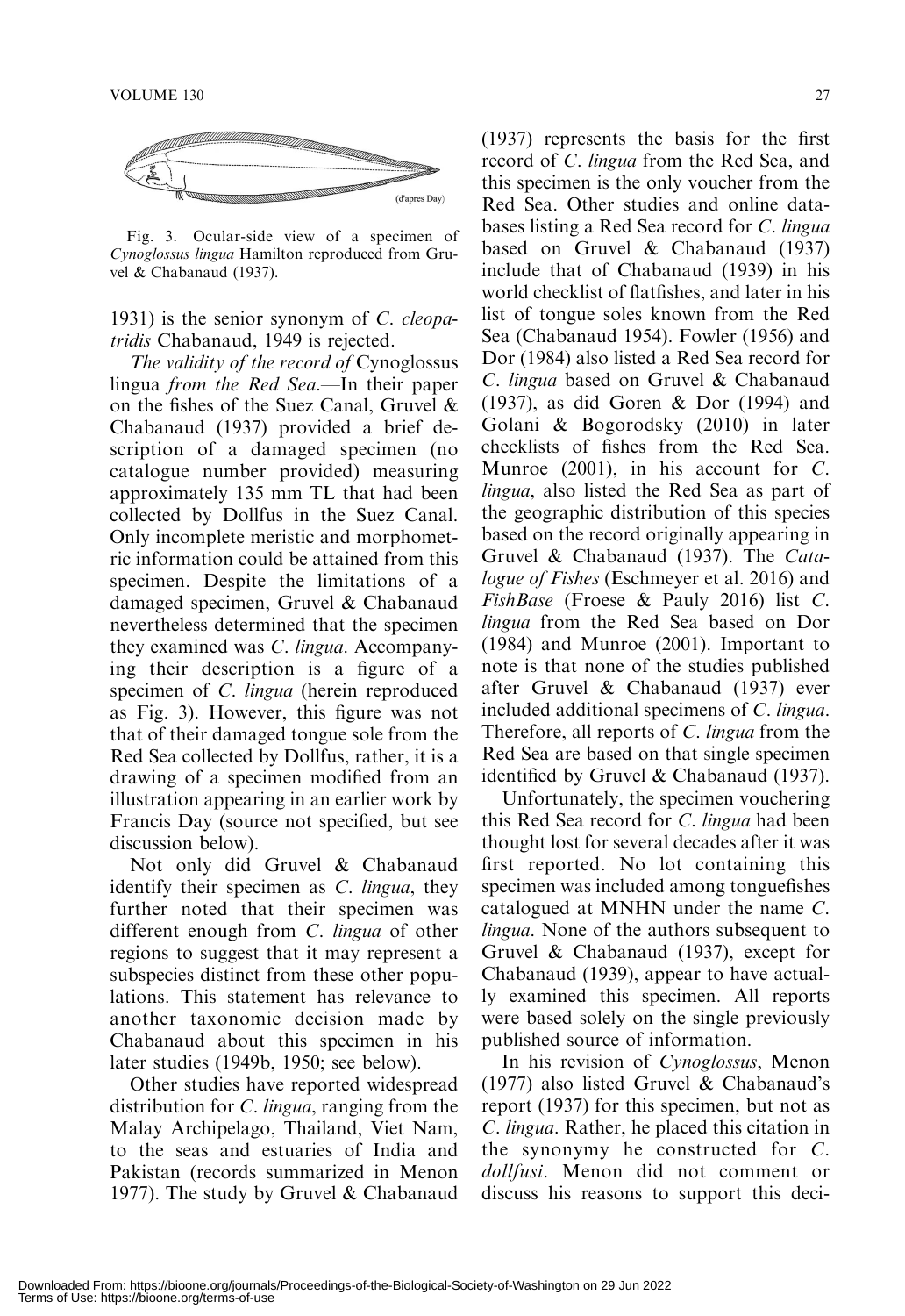sion, but obviously he believed that Gruvel & Chabanaud (1937) had misidentified their specimen because he excludes this specimen in his account of C. lingua, including the purported occurrence of C. lingua in the Red Sea based on this record. Nowhere in his revision does Menon disclose why he chose to exclude the Gruvel & Chabanaud (1937) record for C. lingua from the Red Sea. Given the differences in opinions of Gruvel & Chabanaud (1937) and Menon (1977) regarding the occurrence of C. lingua in the Red Sea, is there a record and/or a specimen to voucher its occurrence in the Red Sea?

Based on the descriptive account by Gruvel & Chabanaud (1937), the specimen identified as C. lingua is damaged ("mutilée") in its caudal region and missing its caudal fin and posterior sections of the anal fin, and perhaps also the posteriormost part of its dorsal fin. It has membranous tissue regenerated over the area where the caudal fin would normally occur and this replaces the missing caudal fin and missing parts of the dorsal and anal fins. Consequently, most meristic features of this specimen were approximated and, due to its condition, only limited reliable morphometric information could be obtained from the specimen.

The illustration (see Fig. 3) accompanying the description of this specimen that Gruvel & Chabanaud identified as C. lingua is definitely that of a specimen of C. lingua, but it is not that of the damaged specimen collected in the Red Sea examined by Gruvel & Chabanaud. Rather, this drawing depicts another specimen without defects. The footnote in the lower righthand corner of the illustration of C. lingua in Gruvel & Chabanaud reveals ''d'apres Day'' indicating this drawing is based on an illustration of a specimen of C. lingua that had appeared in an earlier work by Day. Gruvel & Chabanaud provided no citation to indicate in which of Day's works the illustration first appeared. It appears to have been modified from that of C. lingua in figure 1 of Plate XCVI in Day's (1878) The Fishes of India, which, according to Day, was likely based on a specimen from the Calcutta region.

It seems reasonable that Gruvel & Chabanaud chose this illustration because, unlike their specimen, the illustrated specimen is intact. This decision is unintentionally misleading, and gives unjustified support to their claim that their specimen was C. lingua. Furthermore, with loss of the actual Red Sea specimen, subsequent researchers have had to rely more heavily on this illustration and this reliance became a self-fulfilling justification of the species record.

Desoutter et al. (2001:330) were first to recognize that the specimen from the Red Sea identified as C. lingua in Gruvel & Chabanaud (1937) had been misidentified and that this same specimen later became the holotype (MNHN 1949-0024) of  $C$ . cleopatridis. Curiously, no mention was made in either of two Chabanaud studies (1949b, 1950) dealing with C. cleopatridis that the holotype of C. cleopatridis is the same specimen as that he had previously identified as  $C$ . *lingua* in Gruvel  $\&$ Chabanaud (1937). Yet, review of the descriptions of the specimen identified as C. lingua by Gruvel & Chabanaud (1937) and that of C. cleopatridis by Chabanaud (1949b, 1950) reveals many similarities between these specimens (Table 2) including their size (132 mm TL and 132 mm approximated SL), the fact that both are missing their caudal fins and have regenerated caudal regions, both have similar approximated counts for dorsal-fin rays (115+), anal-fin rays  $(85+$  or 86+), lateralline scale counts  $(72+, 70)$ , both have two ocular-side lateral lines with 11–12 scales between them, two ocular-side nostrils, a single pelvic fin, and both specimens have ctenoid scales on both sides of the body.

Of interest is that in the original description of C. cleopatridis, Chabanaud (1949b) compared his new species with specimens identified as C. lingua, but he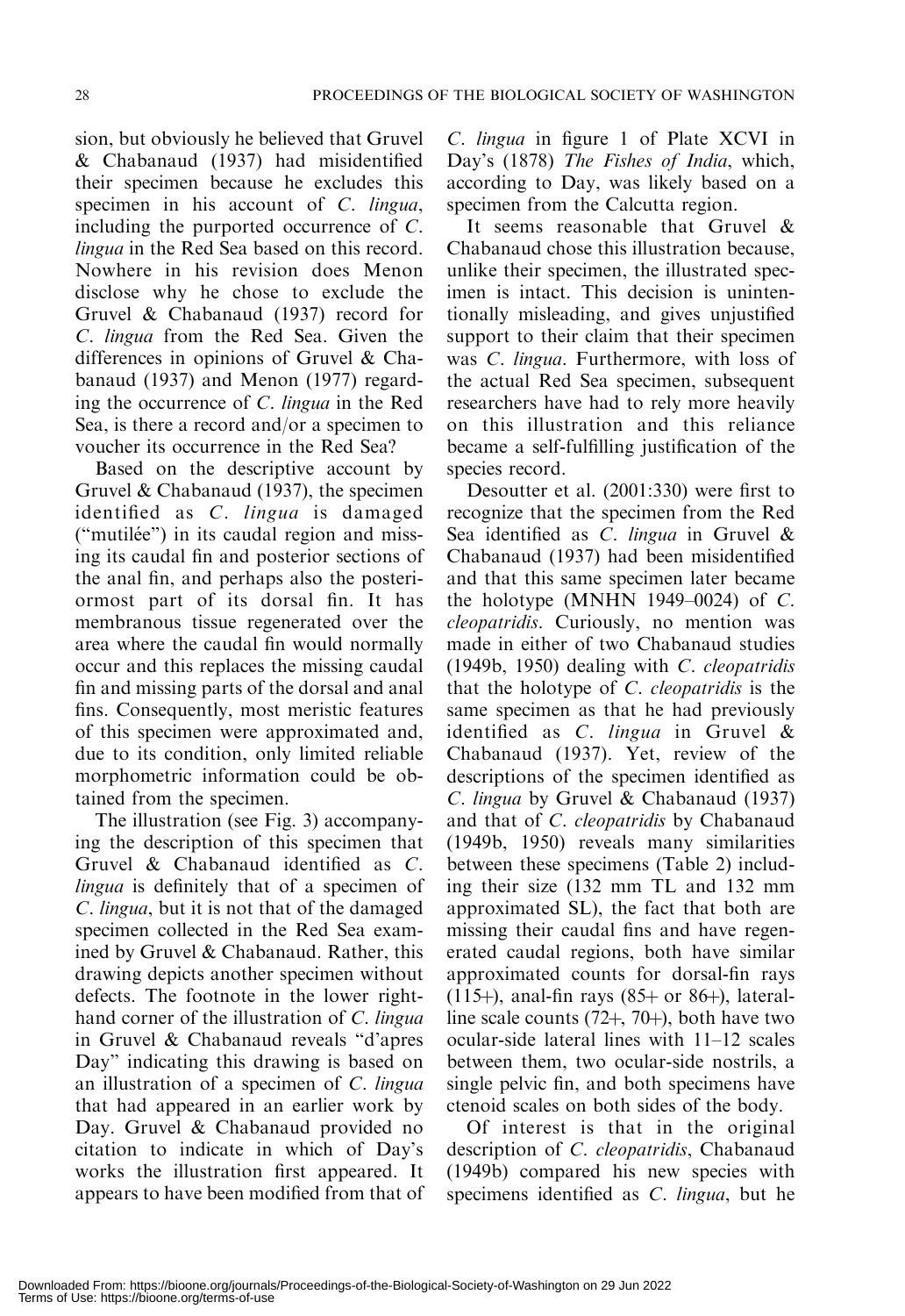never referred to the holotype of C. cleopatridis as the specimen from the Red Sea that he and Gruvel had previously identified as C. lingua, nor does he mention this specimen in the synonymy accompanying the description of C. cleopatridis. Without definitive proof (museum catalogue number, or figures and/or illustrations to compare specimens), it cannot be stated with absolute certainty that these two accounts are based on the same specimen. However, their similarities (size, meristic and morphometric features, and the nearly identical damaged caudal regions) leave little doubt that these two accounts are based on the same specimen and are not a result of coincidence. Why Chabanaud (1949b, 1950) never referred to his earlier report of this specimen where he identified it as C. lingua, and why he never corrected the false report of C. lingua from the Red Sea based on his misidentification of this specimen, is perplexing.

A remaining unanswered question is whether or not *C. cleopatridis* is a species distinct from *C. lingua*. In the original description (Chabanaud 1949b) and redescription (Chabanaud 1950) of C. cleopatridis, Chabanaud remarked that his new species was close to C. *lingua*, but that it could be distinguished by many differences including: shape of the snout (shorter and more broadly rounded in C. *cleopatridis* versus longer and more pointed in C. lingua), shorter head (17% of SL versus 20–22% of HL in C. lingua), larger eye  $(12\% \text{ of HL}$  versus 7–9% HL in C. lingua), and by its lower meristic features, $3 \text{ such as}$ counts for lateral-line scales (ca. 80 versus 93–110), and by counts of dorsal-  $(115+)$ versus 124–147) and anal-fin rays (ca. 89 versus 105–116 in C. lingua). Another important distinction between these species, as noted by Chabanaud (1950), is that the pore arrangement of the lateral-line scales in *C. cleopatridis* is simple (simple opening in center of posterior margin of scale), whereas lateral-line scales of C. lingua are diverticulate, with pores located at the end of short tubes that alternatively open towards one side of the scale and then the other [description and illustration of this arrangement of these lateral-line pores appear in Menon (1977)].

The conclusion of the present investigation is that the record of  $C$ . *lingua* from the Red Sea is unfounded. Reports of this species are based on Gruvel & Chabanaud's (1937) brief description of a damaged specimen that was later (Chabanaud 1949b) re-identified and described as another nominal species, C. cleopatridis, a species clearly distinguished from C. lingua by many morphological traits (Chabanaud 1949b, 1950; Table 2). The illustration accompanying the purported first report of a specimen of C. lingua from the Red Sea in Gruvel & Chabanaud (1937) also does not voucher this species from the Red Sea as the fish depicted is that of a specimen of C. lingua from India. Based on these findings, C. lingua is removed from the list of known species of tongue soles occurring in the Red Sea.

Validity of records for C. zanzibarensis from the Red Sea.—The holotype of C. dollfusi and the second-known specimen, long thought to be lost, have been found. These specimens, currently identified in the MNHN collection as C. zanzibarensis, are curated in the same jar and have the catalogue numbers MNHN 1950–0077 and MNHN 1950–0078, respectively. According to Museum records (R. Causse, pers. comm.), these specimens were identified as C. zanzibarensis by Chabanaud in 1950, just three years following his redescription of these specimens as C. sealarki. However, similarities in size, as well as their meristic and morphometric features (Table 1), agree with those provided for C. dollfusi in the original description (Chabanaud 1931) and in Gruvel & Chabanaud (1937). Because the only records for C.

 $3$  Values for *C. lingua* in Chabanaud (1949b) include those reported for this species by Norman (1928).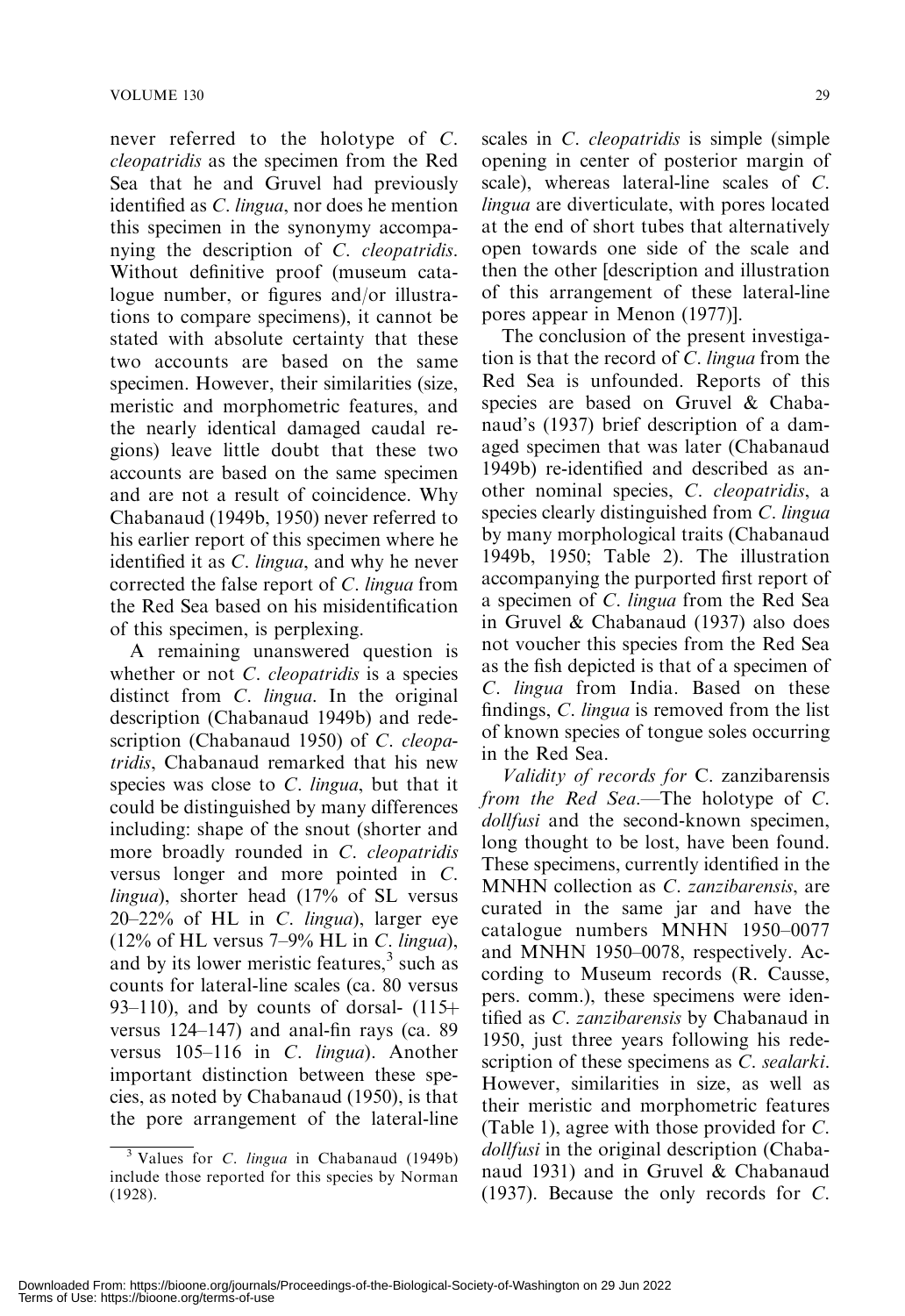zanzibarensis from the Red Sea are those based on misidentifications of these two specimens of C. dollfusi, this species (C. zanzibarensis) is also removed from the list of tongue soles occurring in the Red Sea.

## Conclusions

Various hypotheses regarding the status of C. dollfusi proposed over time resulted in changes in the identity and taxonomic status of this nominal species. These changes also altered the species concept applied to this taxon. Taxonomic reassignments based on misidentification of the two known specimens of C. dollfusi, together with the unorthodox taxonomic procedures accompanied by the ambiguous writing in Chabanaud (1931, 1947) and Menon (1977), also contributed to the confusing nomenclatural and taxonomic history. Chabanaud (1931, 1937, 1947) changed his opinion no less than three different times regarding the generic placement and/or the status and identity of C. dollfusi. Other authors, including Fowler (1956) and Desoutter et al. (2001) also confounded issues regarding the identity of this species. Menon's work (1977), in particular, further confused the status and radically changed the species concept of C. dollfusi. Additionally, and resulting from this confusion, the taxonomic status and information on the geographic distribution of four other nominal species of tongue soles, C. sealarki, C. zanzibarensis, C. cleopatridis and C. lingua, become entangled in the nomenclatural and taxonomic history of C. dollfusi.

Evidence provided in this study support rejection of all alternative hypotheses concerning the species concept of this taxon. Additionally, while working through information in studies proposing different hypotheses about the status of C. dollfusi, specimens vouchering the only Red Sea records for four different nominal species of Cynoglossus were found or identified. Some specimens were thought to be long-lost, and thus, have been unavailable to investigators researching distributional records of these species in the Red Sea. Re-identifications of these specimens resolve long-standing questions concerning the identity of specimens upon which these Red Sea distributional records are based.

Major findings of the present study are summarized below.

- 1) Chabanaud (1931) erred in placing his nominal species *dollfusi* in the genus Paraplagusia. Sufficient data are available from the original description, subsequent studies (Gruvel & Chabanaud 1937; Chabanaud 1947), and from examination of the specimens (see Figs.  $1-3$ ) to confidently assign this species to Cynoglossus. Red Sea records of Paraplagusia dollfusi Chabanaud, 1931 should be emended to list this species as C. dollfusi (Chabanaud, 1931).
- 2) Gruvel & Chabanaud (1937) were correct in transferring P. dollfusi Chabanaud, 1931 to Cynoglossus.
- 3) The hypothesis proposed by Chabanaud (1947, 1954) that C. dollfusi (Chabanaud, 1931) is a junior subjective synonym of C. sealarki Regan, 1908 is not supported by the data. These two nominal species differ significantly in a number of morphological characteristics to warrant recognizing both as valid species (see comparisons above).
- 4) Red Sea records for C. sealarki are based only on the two specimens of C. dollfusi appearing in Chabanaud (1931) and Gruvel & Chabanaud (1937), respectively. With the taxonomic decision to recognize C. dollfusi as a valid species distinct from C. sealarki, no voucher specimens are known for C. sealarki from the Red Sea. Therefore, C. sealarki is removed from the list of cynoglossine fishes reported from the Red Sea.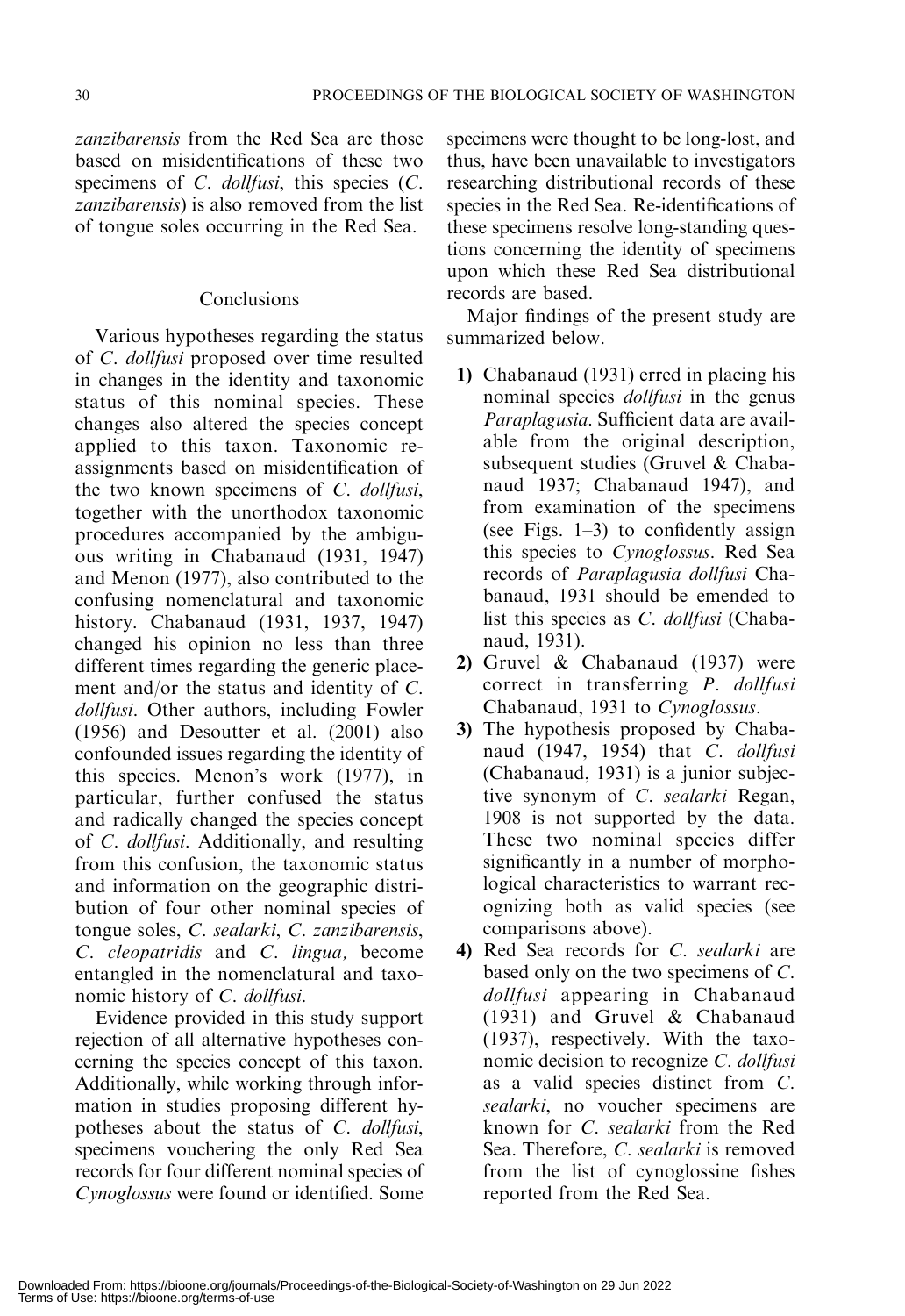- 5) The hypothesis originally proposed by Fowler (1956) and later by Menon (1977), Dor (1984), and Desoutter et al. (2001) that two nominal species are represented by the names P. dollfusi Chabanaud, 1931 and Cynoglossus (Trulla) dollfusi appearing in Gruvel & Chabanaud (1937) is not supported by the data. Both names refer to the same nominal species (Chabanaud 1947, Munroe & Kong 2016). The name Cynoglossus (Trulla) dollfusi appearing in Gruvel & Chabanaud (1937) is a new combination that reflects transfer of dollfusi from Paraplagusia to Cynoglossus (Chabanaud 1947, 1954; Munroe & Kong 2016). It was never proposed as the name for a new taxon.
- 6) Menon's (1977) conclusion that C. cleopatridis Chabanaud, 1949 is a junior subjective synonym of C. dollfusi (Chabanaud, 1931) is not supported by the data. Sufficient differences exist between these two nominal species to demonstrate that they are distinct. Cynoglossus dollfusi is easily diagnosed from C. cleopatridis by differences in number of ocular-side lateral lines (three versus two), in having only one ocular-side nostril (versus two in C. cleopatridis), and in having lower counts of dorsal-fin rays (100–106 versus  $115+$  in C. cleopatridis).
- 7) The holotype of P. dollfusi Chabanaud, 1931 and the second-known specimen of C. *dollfusi* as reported in Gruvel & Chabanaud (1937), long thought to be lost, have been found. These specimens, currently identified in the MNHN collection as C. zanzibarensis, are curated in the same jar and have the catalogue numbers MNHN 1950–0077 and MNHN 1950–0078. Their sizes, as well as their meristic and morphometric features, agree with those provided in the original description of C. dollfusi (Chabanaud 1931) and in the account

of the specimen reported in Gruvel & Chabanaud (1937).

- 8) Because the only Red Sea records for C. zanzibarensis are based on these two specimens of C. dollfusi, C. zanzibarensis is also removed from the list of tongue soles occurring in the Red Sea.
- 9) Gruvel & Chabanaud (1937) reported C. lingua from the Red Sea based on a specimen that later (Chabanaud 1949b) became the holotype of C. cleopatridis. Distinct morphological differences distinguish C. lingua and C. cleopatridis as different species. With the taxonomic decision to recognize C. cleopatridis as a valid species distinct from C. lingua, no voucher specimens are known for C. lingua from the Red Sea. Therefore, C. lingua is removed from the list of cynoglossine fishes reported from the Red Sea.
- 10) The nominal species, C. cleopatridis Chabanaud, 1949, is distinct from C. dollfusi, but additional specimens are needed before a better understanding of this taxon can be attained.

# Acknowledgments

The author extends his appreciation to many people who provided information and assistance to this study. This paper benefited from discussions with M. Nizinski (National Systematics Laboratory) and M.-Y. Lee (Academia Sinica). J. M. Díaz de Astarloa (Universidad de Mar del Plata) re-examined and collected data critical to this study from specimens curated in the MNHN fish collection. J. M. Díaz de Astarloa and N. Schnell (MNHN) provided photographs and radiographs of specimens included in this study. O. Crimmen, British Museum of Natural History (BMNH) and J. Chambers (formerly of the BMNH) assisted with radiographs and information on specimens in their care. R. Causse and N. Schnell provided information about specimens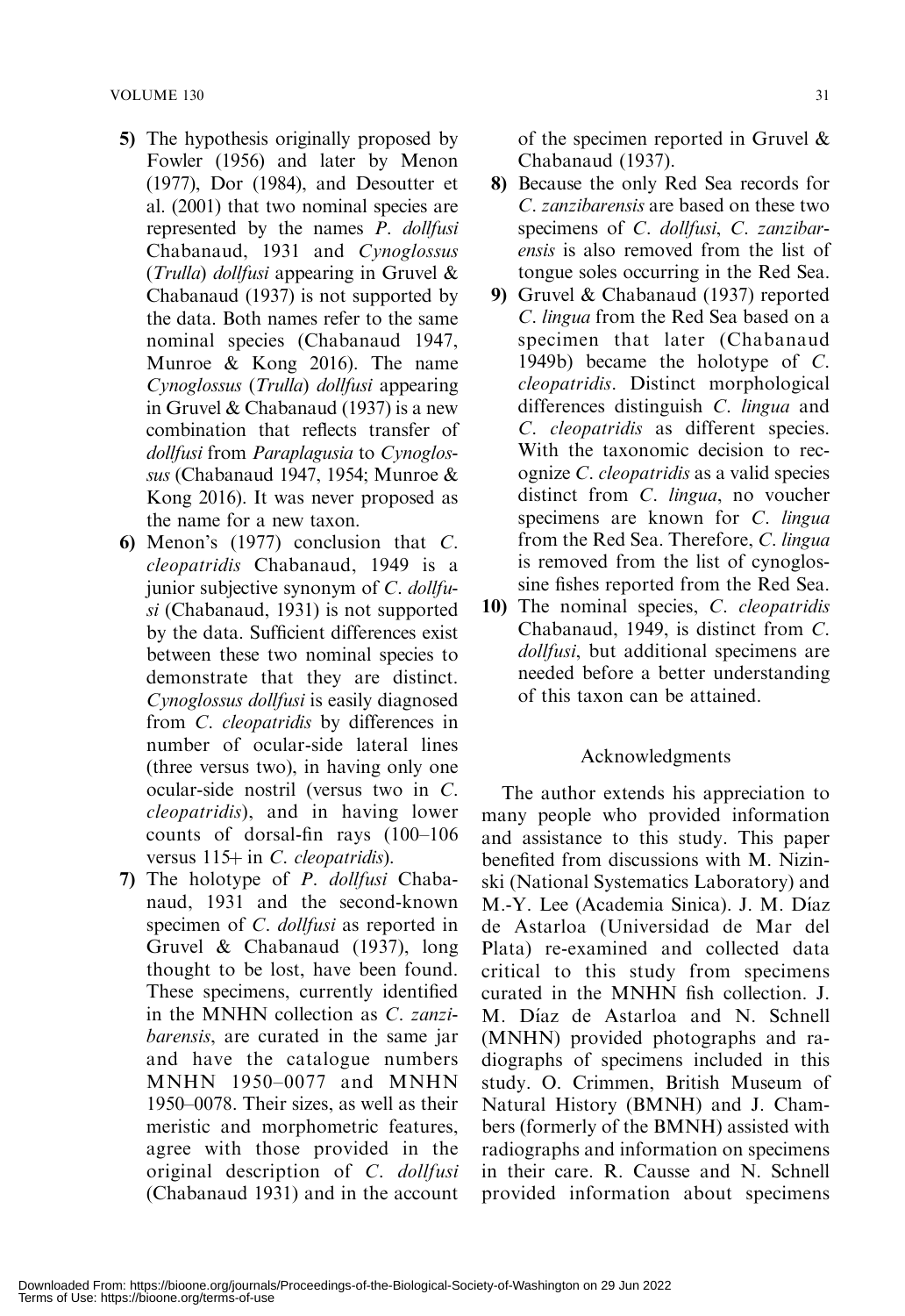catalogued at MNHN. H.-R. Luo and L. Willis assisted with preparation of figures. Appreciation is extended to M. Desoutter (formerly MNHN) for information and assistance provided during my visits to the MNHN. The author thanks M. Nizinski and three anonymous reviewers whose helpful comments and criticisms greatly improved earlier drafts of the manuscript.

#### Literature Cited

- Alcock, A. W. 1890. Natural history notes from H. M. Indian marine survey steamer Investigator, Commander R. F. Hoskyn, R. N., commanding. No. 20. On some undescribed shore-fishes from the Bay of Bengal. Annals and Magazine of Natural History (Series 6), vol. 6 (Number 36) (article 52):425–443.
- Bleeker, P. 1865. Enumération des espèces de poissons actuellement connues de l'île d'Amboine. Nederlandsch Tijdschrift voor de Dierkunde 2:270–276, 273–293 [four pages repeated].
- Chabanaud, P. 1931. Sur divers poissons soléiformes de la région Indo-Pacifique. II. Descriptions de trois nouvelles espéces de la Mer Rouge. Bulletin de la Société Zoologique de France 56:296–305.
- Chabanaud, P. 1939. Catalogue systématique et chorologique des téléostéens dissymétriques du globe. Bulletin de l'Institut Océanographique de Monaco 763:1–31.
- Chabanaud, P. 1947. Notules Ichthyologiques (suite). XXX. Additions a la faune de la Mer Rouge. Bulletin du Muséum national d'Histoire naturelle  $(2<sup>nd</sup>$  series) 19(2):156–157.
- Chabanaud, P. 1949a. Sur l'ischioptérygie zénithale des Téléostéens soléiformes de la famille des Cynoglossidae (fréquence relative de la présence de cette nageoire, en fonction de la localisation géographique). Compte-Rendu Sommaire des séances Société biogéographie 26:20–22.
- Chabanaud, P. 1949b. Description d'un nouveau Cynoglossus de la Mer Rouge. Bulletin de la Société Zoologique de France 74:146–148.
- Chabanaud, P. 1950. Notules Ichthyologiques (suite). XLV. Nouvelle description du holotype d'un Cynoglossus de la mer Rouge. Bulletin du Muséum national d'Histoire naturelle (2nd series) 22(3):338–339.
- Chabanaud, P. 1954. Notules Ichthyologiques. Notule 47. Présence inédite d'un Cynoglossus dans la Méditerranée orientale. Bulletin du

Muséum national d'Histoire naturelle (2nd series) 26(4):464-467.

- Chanet, B. & M. Desoutter-Méniger. 2008. French-English glossary of terms found in Chabanaud's published works on Pleuronectiformes. Cybium 2008, electronic publication No. 1, 23 pp. http://sfi.mnhn.fr/cybium/numeros/ Electronic%20Publ/Chabanaud%20360.pdf (Last accessed 18 May 2016)
- Chapleau, F. 1988. Comparative osteology and intergeneric relationships of the tongue soles (Pisces, Pleuronectiformes, Cynoglossidae). Canadian Journal of Zoology 66:1214–1232.
- Chapleau, F. & C. B. Renaud. 1993. Paraplagusia sinerama (Pleuronectiformes: Cynoglossidae), a new Indo-Pacific tongue sole with a revised key to species in the genus. Copeia 1993(3):798–807.
- Chapleau, F., C. B. Renaud, & P. J. Kailola. 1991. Paraplagusia longirostris, a new flatfish (Cynoglossidae) from Australia and Papua New Guinea. Japanese Journal of Ichthyology 38(3):239–244.
- Day, F. 1878. The fishes of India, being a natural history of the fishes known to inhabit the seas and fresh waters of India, Burma, and Ceylon. Part 4:553–779.
- Desoutter, M., F. Chapleau, T. A. Munroe, B. Chanet, & M. Beaunier. 2001. Catalogue critique des types de poissons du Muséum national d'Histoire naturelle (suite) Ordre des Pleuronectiformes. Cybium 25(4):299–368.
- Dor, M. 1984. Checklist of the fishes of the Red Sea. CLOFRES. Israel Academy of Sciences and Humanities, Jerusalem, 437 p.
- Eschmeyer, W. N., R. Fricke, & R. van der Laan (eds.).2016. Catalog of fishes: Genera, species, references. http://researcharchive.calacademy. org/research/ichthyology/catalog/fishcatmain. asp. (Last accessed 18 May 2016)
- Fowler, H. W. 1956. Fishes of the Red Sea and Southern Arabia, vol. I. Branchiostomida to Polynemida. Weizmann Science Press of Israel, Jerusalem, 240 p.
- Froese, R. & D. Pauly (eds.). 2016. FishBase: Cynoglossus lingua. Worldwide web electronic publication. Version 01/2016. Available from: http://www.fishbase.org (Electronic version accessed 18 May 2016)
- Golani, D. & S. Bogorodsky. 2010. The fishes of the Red Sea—Reappraisal and updated checklist. Zootaxa 2463:1–135.
- Goren, M. & M. Dor. 1994. An updated checklist of the fishes of the Red Sea. CLOFRES II. The Israel Academy of Sciences and Humanities, Jerusalem, 120 p.
- Gruvel, A. & P. Chabanaud. 1937. Missions A. Gruvel dans le canal de Suez. II. Poissons. Mémoires de l'Institut d'Égypte (Nouvelle Série) 35:1–30.